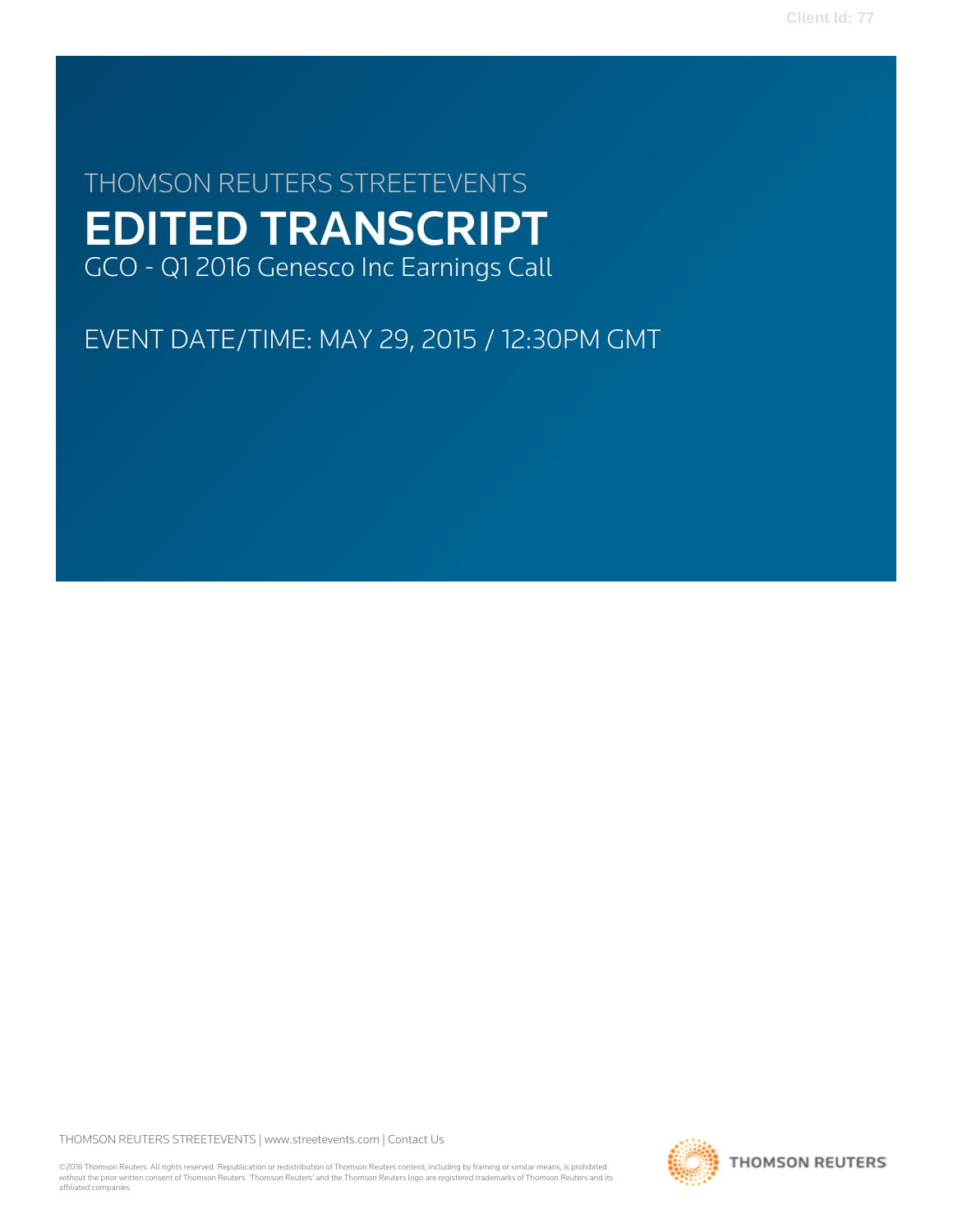### **CORPORATE PARTICIPANTS**

**[Bob Dennis](#page-1-0)** Genesco Inc. - Chairman, President & CEO **[Mimi Vaughn](#page-3-0)** Genesco Inc. - SVP, Finance & CFO

# **CONFERENCE CALL PARTICIPANTS**

**[Jay Sole](#page-7-0)** Morgan Stanley - Analyst **[Erin Murphy](#page-9-0)** Piper Jaffray - Analyst **[Edward Plank](#page-10-0)** Jefferies & Co. - Analyst **[Taposh Bari](#page-12-0)** Goldman Sachs - Analyst **[Scott Krasik](#page-14-0)** Buckingham Research Group - Analyst **[Steve Marotta](#page-16-0)** CL King & Associates - Analyst **[Pam Quintiliano](#page-17-0)** SunTrust Robinson Humphrey - Analyst **[Jill Nelson](#page-20-0)** Johnson Rice & Company - Analyst **[Ben Shamsian](#page-21-0)** Sterne, Agee & Leach - Analyst **[Chris Svezia](#page-22-0)** Susquehanna Financial Group - Analyst

### **PRESENTATION**

#### **Operator**

Good day, everyone and welcome to the Genesco first-quarter fiscal 2016 conference call. Just reminder, today's call is being recorded. Participants on the call expect to make forward-looking statements. These statements reflect the participants' expectations as of today, but actual results could be different. Genesco refers you to this morning's earnings release and to the Company's SEC filings, including the most recent 10-K filing for some of the factors that could cause differences from the expectations reflected in the forward-looking statements made during the call today.

<span id="page-1-0"></span>Participants also expect to refer to certain adjusted financial measures during the call. All non-GAAP financial measures referred to in the prepared remarks are reconciled to their GAAP counterparts in the attachments to this morning's press release and in schedules available on the Company's home page under Investor Relations. I will now turn the call over to Bob Dennis, Genesco's Chairman, President and Chief Executive Officer. Please go ahead, sir.

#### **Bob Dennis** - Genesco Inc. - Chairman, President & CEO

Good morning and thank you for being with us. I am joined today by Chief Financial Officer, Mimi Vaughn.

The first quarter played out almost as we had expected. Adjusted earnings per share were \$0.51 compared to \$0.81 last year, but \$0.04 below our internal expectations and roughly \$0.03 of this shortfall was related to an unpredicted and substantial spike in medical and workers' comp claims. Therefore, our operating businesses in the aggregate pretty much delivered the performance we anticipated.

Total sales increased 5% to \$661 million with consolidated comps up 4%. Performance was once again driven by strong trends in our direct businesses. Direct comparable sales grew 27% and stores were up 3%. Direct as a percentage of our retail businesses increased to over 8% this quarter. The annual EPS outlook we announced on our last call reflected expectations that the quarter and indeed the first half would be down considerably compared to last year.

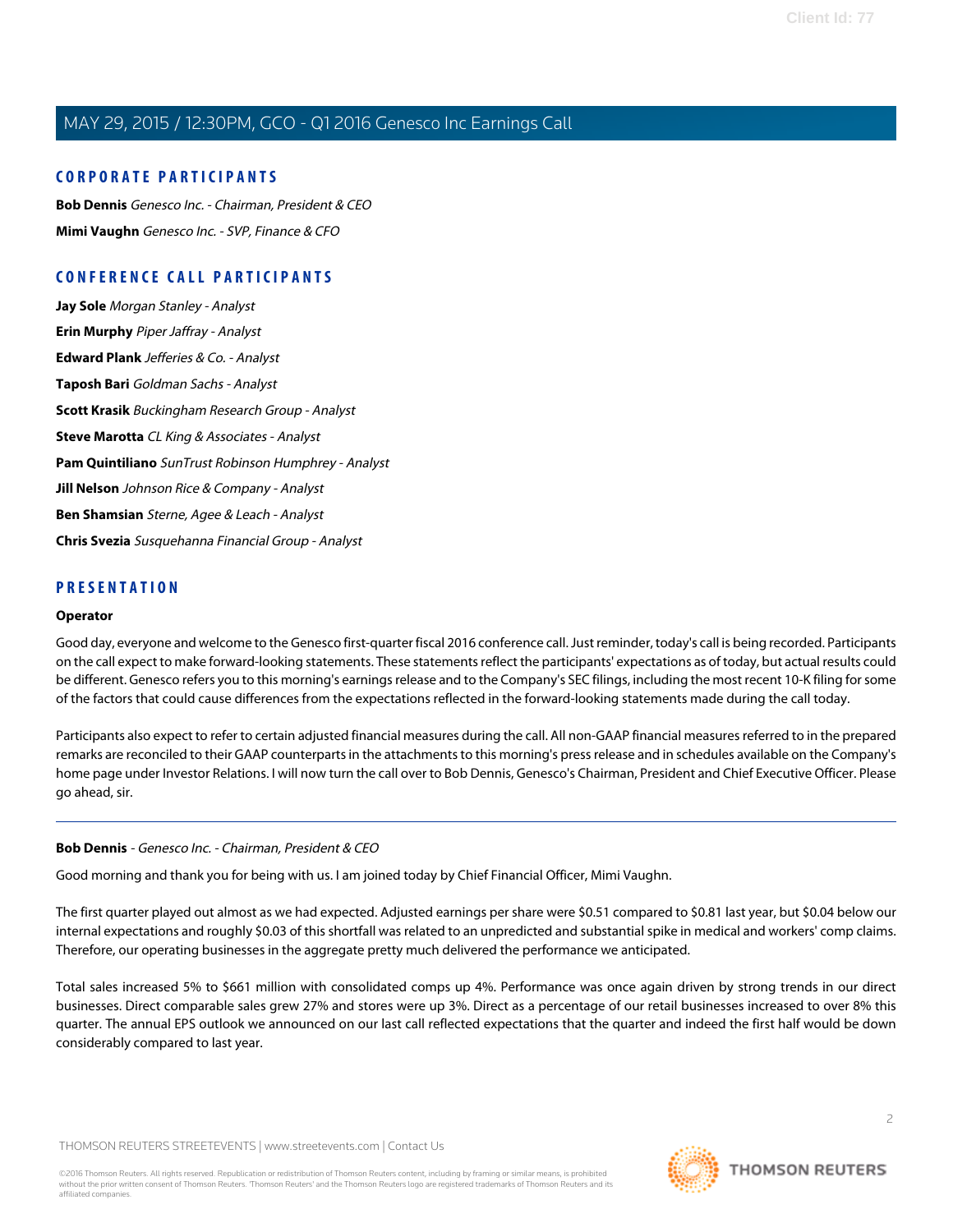The difference in our year-over-year earnings for the quarter was driven by a handful of anticipated factors heavily weighted to the Lids Sports Group. Before we run through these factors, I want to reinforce our conviction that the Lids Sports Group that we are seeking to capture a significant strategic opportunity represented by becoming the leading omnichannel provider of licensed sports merchandise in the US. The road to this compelling strategic goal has been bumpy and it is likely to remain bumpy for the next several quarters, but this does not diminish our enthusiasm for the long-term prospects of what we are building at Lids.

That said, here are the most significant challenges that we foresaw going into the quarter. First, we expected substantial gross margin pressure in the Lids Sports Group due to higher promotional activity and we actually experienced even more than we expected as we executed our plans to rightsize inventories. Simply put, we are doing what we need to do to get clean and fresh.

Second, the licensed sports merchandise category is predominantly a fourth-quarter business and yet we carry store and other expenses throughout the year. There was a substantial weight on earnings during the first-quarter results from the addition of 78 Locker Room by Lids stores and 154 Macy's shops to the store base since the end of last year's first quarter. As we have grown Locker Room by Lids through new and acquired stores and launched Locker Room by Lids at Macy's, the deleverage from lower sales during the, quote, off-season as reshaped the quarterly breakdown of our earnings as we carry the expense through the year. And many of these new stores have underperformed their pro forma, which is in our guidance, exacerbating the impact on the first half. This overall dynamic has moved a greater percentage of our annual earnings out of the first half and into the second half and particularly into the fourth quarter.

Third, in order to grow our overall e-commerce business, meaning all of Genesco, as aggressively as we have, we experienced a significant decrease in gross margin in certain of Genesco's businesses due to promotional activity and increases in expenses due to freight, warehousing, marketing and infrastructure.

Now let's turn to some better news. Journeys' performance was once again the highlight of this quarter. Despite challenges from the West Coast ports, Journeys delivered a solid comp benefiting from continued strength in casual footwear plus newness on the fashion athletic side, which is particularly important as we transition into spring and summer. This favorable fashion cycle, augmented by superb execution on a number of important strategic initiatives, has fueled the sales momentum Journeys is experiencing once again this year. And we believe this demonstrates the long-term viability of Journeys and its strategic advantage as the only nationally scaled fashion footwear retailer for teenagers and young adults.

Given that comps for the quarter would have been even better without the West Coast port delays, as evidenced by a solid rebound as we caught up on the inventory shortfall, Journeys feels increasingly confident about the trends in the second quarter and its prospects for back-to-school and the balance of the year.

Looking ahead for the total Company, the second quarter is off to a good start from a top-line perspective. Through last Saturday, comps were plus 7% companywide with stores up 5% and direct sales up 28%. While our overall first quarter came in close to plan and we are pleased with the sales trend in May, we are injecting more caution into our outlook for the Company over the balance of the year. Mimi will go through guidance in more detail in just a moment, but, in short, we believe that the remaining work to be done on the Lids turnaround will entail more pressure on gross margin and more incremental expense than we originally thought.

To be clear, we are determined to do what it takes to have Lids inventories in good shape by year-end. That is our priority. Although the work to be done at Lids accounts for most of the reduction from previous guidance, we are also flowing through the \$0.04 miss versus our internal plan from the first quarter and are taking a more conservative approach to shoe based on mix-related gross margin pressure and choppy sales.

In total, we are lowering our full-year EPS range by a little under 8% from \$5.10 to \$5.20 per share down to \$4.70 to \$4.80 per share. While we are certainly disappointed with our reduced outlook, especially given our previous downward adjustments, we are confident that the steps we are taking at Lids are the right actions to get the business back on track and to capitalize on the strategic opportunity to build the leading omnichannel retailer of licensed sports merchandise in the country. We believe strongly in the opportunities in the Lids businesses and have confidence that when the turnaround is behind us, we will be back on the path to profitable growth for Lids.

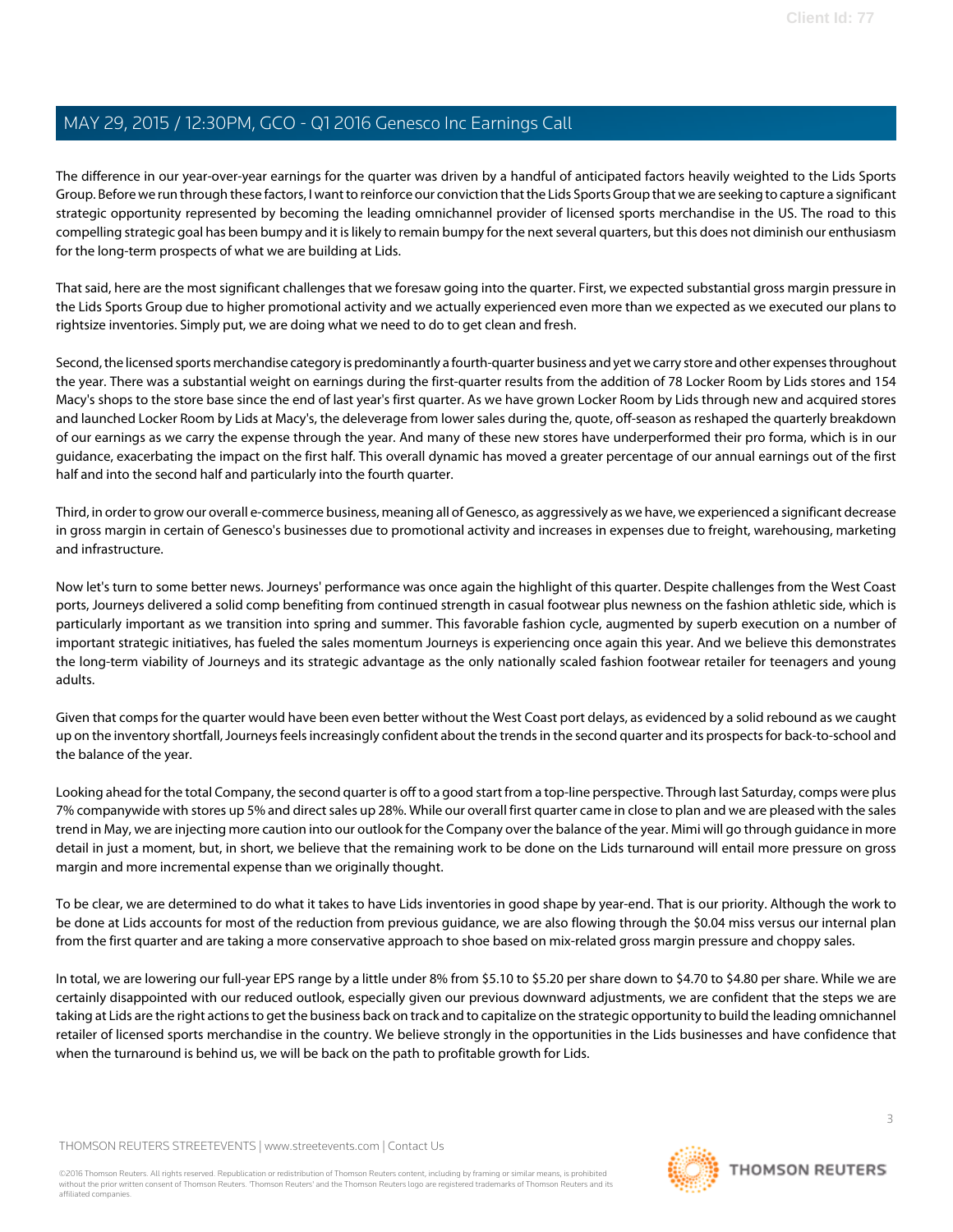Now Mimi will walk through the financial results for the quarter and take you through our guidance, after which I will come back and add a little more color on performance and outlook for each of our businesses. Mimi.

#### <span id="page-3-0"></span>**Mimi Vaughn** - Genesco Inc. - SVP, Finance & CFO

Thank you, Bob and good morning, everyone. As a reminder, we have posted more detailed information online in our CFO commentary, so I will highlight a few important points from the reported results. In the first quarter, we had solid sales across all of our retail businesses with total sales up 5% over last year to \$661 million. This was driven by a 4% increase in consolidated comp sales, an increase in non-comp sales of approximately \$6 million, including the opening of 15 new stores and an increase of 4% in wholesale sales.

By division, total comps were up across the board, up 5% at Journeys, 4% at Schuh, 3% at Lids and 3% at Johnston & Murphy. Consolidated store comps were up 3% and direct comps were up 27%, which pushed direct as a percent of total retail sales to over 8% for the quarter compared to 7% a year ago. Sales ticked up after the Easter offset driven by warmer weather and the receipt of spring and summer goods and these solid trends accelerated into the second quarter. Consolidated comp sales for the second quarter to date through last Saturday, May 23, are up 7%. By division for the second quarter to date, total comps are up for all of our retail businesses again, up 7% at Journeys, 4% at Schuh, 7% at Lids and 8% at Johnston & Murphy.

Consolidated store comps for the second quarter to date are up 5% and direct comps are up 28%. The effect of Lids turning on locate and giving online access to an additional 50,000 plus SKUs in the stores continues to be dramatic. As a result of this cross-promotional activity, Lids direct comps quarter to date are up 54%.

Now adjusted gross margin for the quarter decreased 90 basis points from last year, a little more than expected, to 49.4%. As expected, gross margins in all the Lids retail businesses were down as we executed our plan to freshen inventory. This was most evident in Lids e-commerce, which has proven especially effective as a channel to clear promotional merchandise. Margins at Schuh were down in part because the sales mix in the first quarter rotated to a heavier weighting of brands with lower initial margins. Johnston & Murphy margins were down a little due to a heavier weighting of wholesale sales and reductions to clear seasonal merchandise. Journeys' adjusted gross margin was flat on a year-over-year basis.

Total adjusted SG&A expense increased 110 basis points to 46.4%. This SG&A increase was driven primarily by three key factors, which Bob already touched on -- increased square footage largely from new and acquired Locker Room stores, which added rent and selling salaries, increased e-commerce expense, including shipping from stores and marketing spend; and increased investments in technology and distribution centers relating to e-commerce and omnichannel.

Furthermore, our US retail businesses were not able to leverage selling salaries as a result of wage pressure and weak performance of noncomp stores. With the gross margin and SG&A headwinds, adjusted operating income for the quarter decreased by \$12 million, or 37%, to \$20 million. Operating margin decreased 200 basis points versus last year to 3% and first-quarter adjusted EPS was \$0.51.

Turning now to the balance sheet, inventory was up 8% year-over-year with retail square footage up 7% and sales up 5% for the quarter. Journeys inventory was up 7% on a square footage increase of 1%. Journeys was affected by the port situation during the quarter. Journeys not only caught up with the delayed receipts, but actually brought their inventory up over last year by the end of the quarter by pulling forward product to capitalize on anticipated strong second-quarter sales.

Lids' inventory was up 12% on a square footage increase of 17%. Our plan to rightsize inventory at Lids is making good progress. To reiterate what Bob said, we are firmly committed to do what it takes to hit the inventory targets at Lids and we now expect to reduce inventories to the higher end of the targeted 10% to 15% range by year-end.

Finally, capital expenditures were \$24 million and depreciation and amortization was \$19 million for the quarter. We ended the quarter with \$90 million in cash with no borrowings under our domestic credit facility and \$28 million of UK debt. We did not repurchase any stock during the quarter.

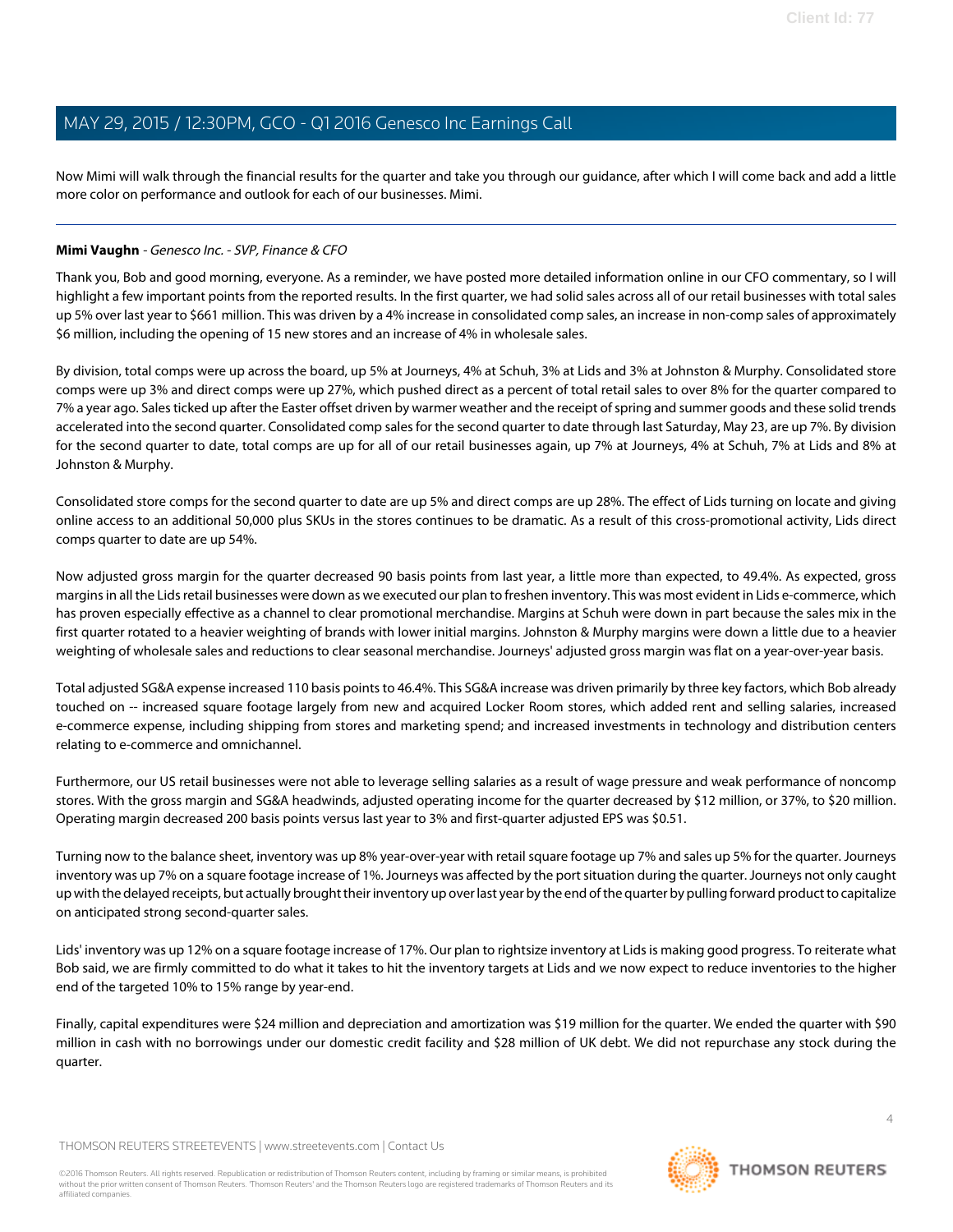Next, turning our attention to guidance, as Bob emphasized, we believe the work that remains to be done on the Lids turnaround will cost more in gross margin and incremental expense than we initially expected. We are taking a more conservative approach to Schuh as well given the lower gross margins and choppy sales in the first quarter.

Taking this and first-quarter results into account, we are lowering our full-year EPS range by a little under 8% from the prior range of \$5.10 to \$5.20 per share to a new range of \$4.70 to \$4.80 per share. As a reminder, we are benefiting this year from the conclusion of the Schuh acquisition incentive we put in place when we purchased Schuh several years ago. Last year was the final year of expensing the incentive that was earned and there will be no P&L expense related to it in the current year. We will, however, pay out the long-term incentive earned in full during the second quarter, which reflects Schuh's outperformance to expectations since the acquisition. Congratulations, Schuh.

A couple of other reminders from our previous guidance. We still anticipate that the strong dollar will remain a headwind and weigh down earnings by \$0.07 per share for the year assuming exchange rates stay where they are. We also still expect that increased expense from a legacy pension plan will reduce full-year earnings by another \$0.05 per share. Now, while we do not give guidance on a quarterly basis, we want to highlight that earnings from the third and fourth quarters last year contributed 76% of the earnings for the year. We made the point on our year-end conference call that we expected it to be even more heavily weighted to the back half this year, significantly more heavily weighted thanks to factors including the higher concentration of the Locker Room and Locker Room by Macy's businesses, which are heavily fourth-quarter businesses as we have said; the Lids promotional activity we are conducting most heavily in the first part of the year; and the West Coast port backlog. We would now add to these factors the recently announced shift of some tax-free holidays from the second into the third quarter in several states.

As we predicted, the impact of these influences was acute in the first quarter, but we also expect a substantial impact in this quarter as well. The effects of the Lids initiatives, among others, will be magnified by the fact that Q2 is the quarter with the lowest sales and earnings of the year. Consequently, we expect that earnings will again be down significantly as a percentage from last year in the second quarter of this year. We anticipate that total sales for the year will increase 4% to 6% with consolidated comps, including direct, increasing 3% to 4%. We are planning on opening 115 new stores concentrated in concepts other than Lids.

One thing we would like to mention is that since we now have the capability to ship e-commerce orders out of the Lids stores, we will be putting the expense of the shipments into SG&A consistent with our treatment of store shipments from Journeys. There is no bottom-line impact from this change, but it does alter the breakdowns we gave you on last quarter's call as the expense shifts from gross margin to SG&A. All guidance numbers for this quarter and in the future will reflect this change.

We expect gross margins to be down a little for the year overall for the Company. This includes a gross margin decline at Lids from an already low base and relatively flat margins at Schuh offset somewhat by improvements in other businesses. In our revised guidance for at least the first three quarters, overall gross margins will take a hit as we promote to rightsize inventory at Lids. And then we believe will improve somewhat in the fourth quarter.

Next, we anticipate SG&A expense as a percent of sales will be flat to down slightly in the range of 10 basis points compared with last year. We will have difficulty leveraging comp this year due to the extra promotional activity and expenses we have described. This results in an operating margin that is down slightly for the year. Our fiscal 2016 tax rate is expected to be 36.8% and is a bit lower than last year because of a higher proportion of overseas earnings.

Looking at the balance sheet, we expect inventories at year-end to be flat to up just a little, including up to a 15% reduction at Lids. We are planning capital expenditures in the \$115 million to \$130 million range, up a bit from last year's levels. We anticipate spending on e-commerce, omnichannel, distribution center and other non-store capital to be a sizable portion of these amounts, but also in line with last year's levels. Depreciation and amortization is estimated at approximately \$81 million. We are assuming average shares outstanding of 23.8 million for the year. We have not included any stock buyback in this guidance. However, we have \$61 million remaining on our stock repurchase authorization of \$75 million. Now I will turn the call back over to Bob.

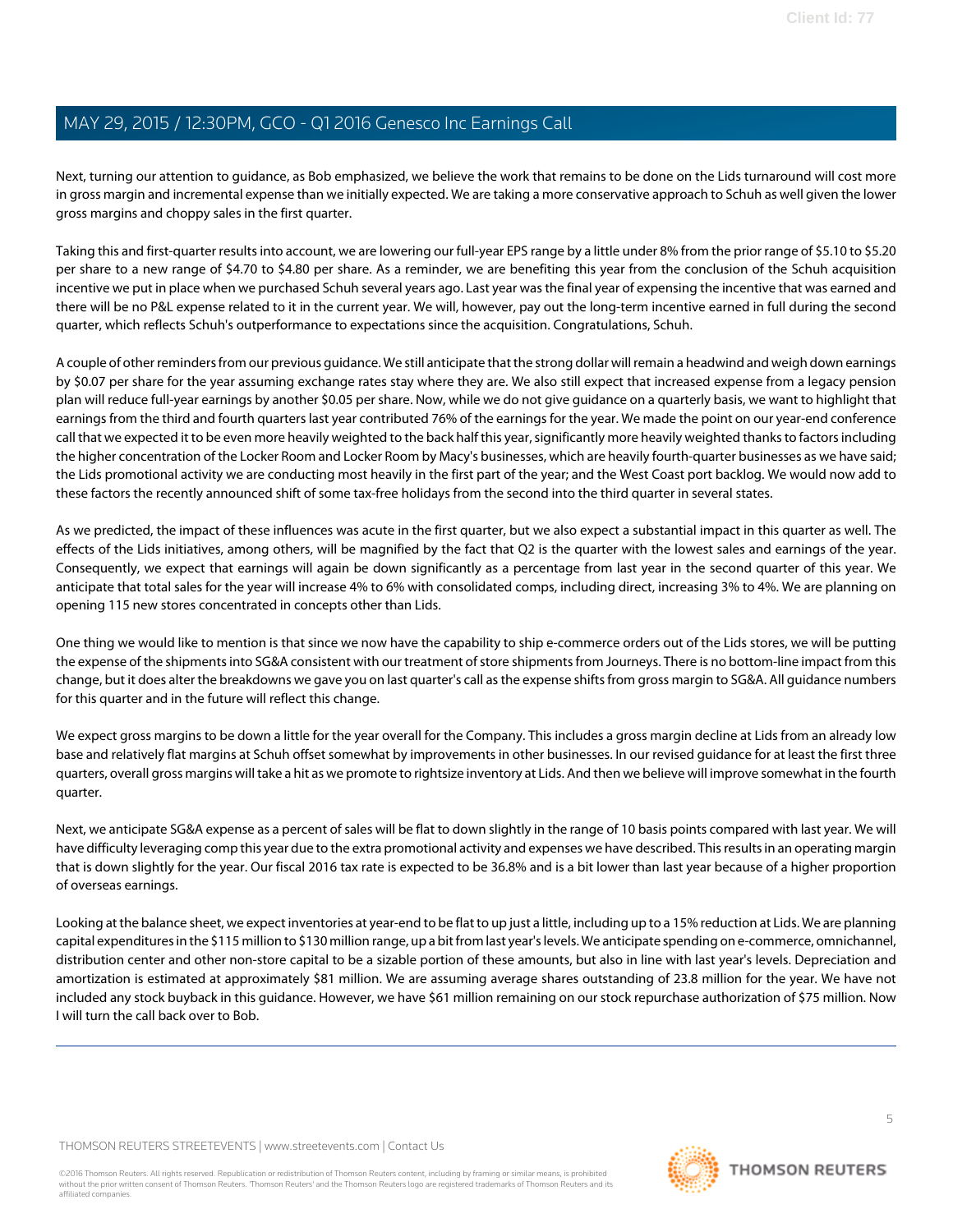#### **Bob Dennis** - Genesco Inc. - Chairman, President & CEO

Thanks, Mimi. Let's talk about the key factors in the performance of our individual business units in the first quarter and our current outlook for them starting with Journeys. It was another solid quarter at Journeys after a fantastic record-breaking year as the buying team continues to be on trend with a narrow and deep assortment that reflects the current fashion cycle. The quarter benefited more than usual from the sale of boots, particularly early in the quarter when much of the country was experiencing record low temperatures. These extra boot sales enabled Journeys to end the winter selling season in a very clean inventory position, ready to bring in spring merchandise.

The West Coast port situation was a challenge. Given the strong 16% comp in the fourth quarter, Journeys inventory going into the year already light was affected by shipment delays in March and the beginning of April. We estimate that the delayed deliveries lowered Journeys' comp by about 3 points in the first quarter. Journeys caught up with the delays by the end of April and once spring merchandise hit the selling floor, Journeys' comps accelerated as seen in the second quarter-to-date results.

Importantly, the initiatives we spoke about on our last earnings call continue to fuel gains in traffic and conversion and should be a tailwind for Journeys this entire fiscal year. These initiatives include an increased investment in catalogs and digital marketing where we are seeing a high ROI from driving traffic to both the website and stores and adjustments to the store staffing model to take better advantage of peak shopping hours. One challenge Journeys faces is the wage increases that affect all our selling retail businesses. As expected, Journeys was not able to leverage selling salaries despite its 5% comp in the quarter as a result of higher wages, as well as increased investments in marketing, some of which was quarter-to-quarter timing.

Because of this and other expenses, Journeys was not able to leverage the comp in the quarter. Journeys is testing a specific initiative to address high turnover by bumping up assistant manager pay. If the results of these tests are positive, Journeys plans to roll this out in the back half of the year, which will add to additional wage pressure in the short term. But as I mentioned earlier in the call, Journeys is optimistic about the balance of the year given its first-quarter performance and current trends and higher sales in the back half should enable better leverage.

Now to Schuh. As we discussed, the business was off somewhat to plan during the quarter. Despite the fact that Journeys and Schuh sell many of the same brands, the UK market has experienced a decoupling from certain fashion trends and brands that are driving Journeys' business. In addition, traffic in the London stores of late has been affected by the decline of tourism related to currency in oil prices, which inhibit travelers from the rest of Europe and the Middle East. Sales have picked up following the Easter offset, but we are still prepared for choppy traffic patterns going forward.

Schuh's e-commerce sales continued to be strong in the quarter, facilitated by their new responsive Web platform, which has boosted conversion. Finally, in March, Schuh opened a store at a mall just outside of Dusseldorf, Germany. We are pleased that initial sales have been running above plan for the store. We have been eyeing Europe for some time to see if there's an opportunity for the brands that Schuh carries coupled with a full-service model. While these are early days, if the results in Germany prove out, we will expand our testing on the continent with more store openings.

Turning to Lids Sports, we've been pretty detailed about the promotional activity and the expenses that caused the decline in profitability and disappointing results in the quarter. Focusing on execution instead of square footage growth is an important element of the turnaround plan and has enabled us to get on track to restore Lids' business to a higher level of profitability. However, as we cycle through all the discounting required to rightsize inventory, profitability will be challenged into the back half of the year.

I will walk through the top-line performance of each of the Lids businesses and give color on some of the initiatives to improve financial performance. But overall the Superbowl and the Final Four did not substantially swing the business one way or the other in Q1. In the second quarter, the NHL and the NBA playoff lineups look to be favorable thus far.

In the hat business, comps were negative in Q1, but are now improving. As part of the plan to address inventory, Lids cleaned up merchandise in the headwear stores and shipped a significant amount of product back to the warehouse to clear it online. These actions showed immediate benefit in the hat stores. As a result of a fresher assortment of merchandise and a store that is easier to shop, comps have turned positive and gross margins have improved in the second quarter.

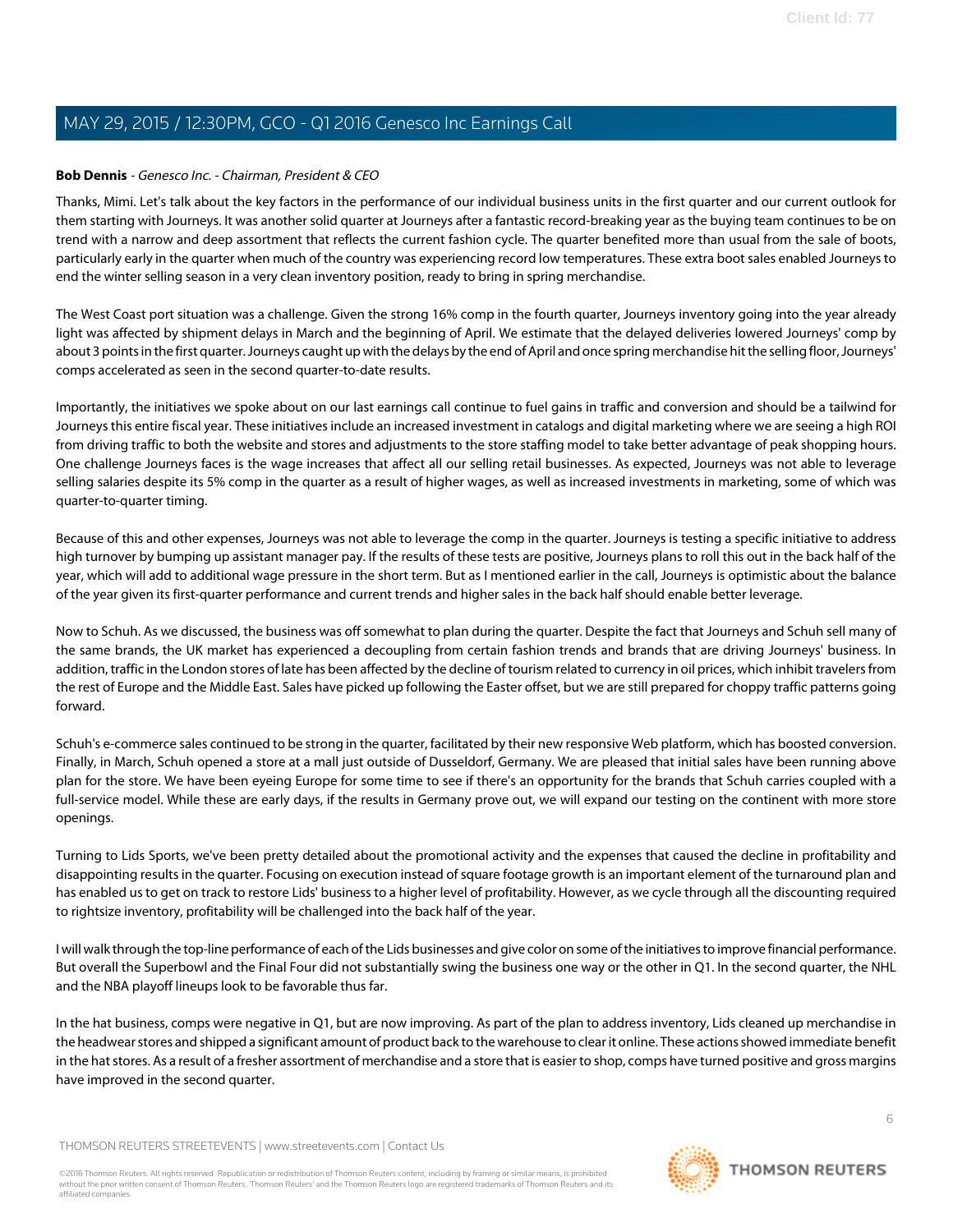We have spent time analyzing the overall health of our hat business. The run-up in snapbacks in fiscal 2012 and 2013 turned what was already a good business in the hat stores into a great one. Then what Lids gained in those years it largely gave back in fiscal 2014 and 2015. It is important to note, however, that both gross margins and store four-wall margins in our hat stores are as strong as they were prior to the run-up in snapbacks and a very good business then remains a very good business today.

Importantly, with the growth in e-commerce and the decline in mall traffic, we have been pruning any marginal store locations in the network as leases come up for renewal, which should enhance overall four-wall profitability going forward. And naturally, we have been doing the same thing at Journeys as well.

Next, at Locker Room by Lids, negative comps in February from the anniversary of the Seahawks' Superbowl win last year were offset somewhat, but not entirely, by positive comps the rest of the quarter. The pattern of comps was similar in Locker Room by Lids at Macy's as the business anniversaried both the Seahawks and Broncos Superbowl presence from the year before. And remember, of course, the vast majority of these stores are less than one year old. We continue to do the work to capitalize on the good potential we see in the Macy's opportunity.

We've already touched on the extremely strong Lids direct comps powered by promotions and access to inventory in the stores to relocate. While promotional sales are up strongly, nonpromotional sales have been running up almost 40%.

Beyond e-commerce, store sales are benefiting from locate too. We launched the tagline Any Team, Anytime, Anywhere to alert our customers about our new capabilities. Store associates are now able to quickly and efficiently fill orders that come into their stores from other stores or via the Web and we continue to have success with customer-facing kiosks in the stores to facilitate sales, especially to displaced fans. With the system up and running, our focus shifts to fine-tuning locate's algorithm in an effort to maximize profitability.

One goal obviously is to have as many multiple unit orders as possible leave from the same location to reduce our shipping expense. And while we are updating our systems initiatives, we are pleased to report progress on auto store, a robotic system that facilitates picking to expedite both e-commerce orders and store replenishment. This system is fully constructed. We have tested it to ship selected orders and we are now in a slow controlled rampup. We expect ultimately to save significantly on warehouse labor when we are fully live with the system.

Turning briefly to Johnston & Murphy, after a slow start to the quarter due to weather, which particularly affected J&M given its concentration of stores in the Northeast, J&M's comps accelerated in each subsequent month and results in the second quarter-to-date show an even stronger trend. Men's footwear sales have been good, especially in the dress casual category. Despite these gains, lower comps in the stores made it challenging to leverage higher rents and investments in e-commerce, warehouse and omnichannel initiatives challenged higher profitability in the quarter as well.

Sales in the Licensed Brands group were down in the quarter due to concerns with a major account and fewer closeout sales, but we are excited by our plans to assume the Bass brand in our portfolio beginning with shipments of a spring line next year. We remind you that Licensed Brands' profits are pressured this year by the startup costs associated with Bass.

So before we close, I'd like to thank the entire Genesco team for their efforts this quarter, but in particular the Lids team, which is working hard to affect the turnaround and realize the significant potential upside of the business. We are committed to finishing the work necessary to allow us to enjoy stronger performance in the quarters to come and are motivated by the longer-term opportunities in all of our businesses. Thank you for joining us on the call today and now we are ready to take your questions.

### **QUESTIONS AND ANSWERS**

#### **Operator**

(Operator Instructions). Jay Sole, Morgan Stanley.

THOMSON REUTERS STREETEVENTS | [www.streetevents.com](http://www.streetevents.com) | [Contact Us](http://www010.streetevents.com/contact.asp)

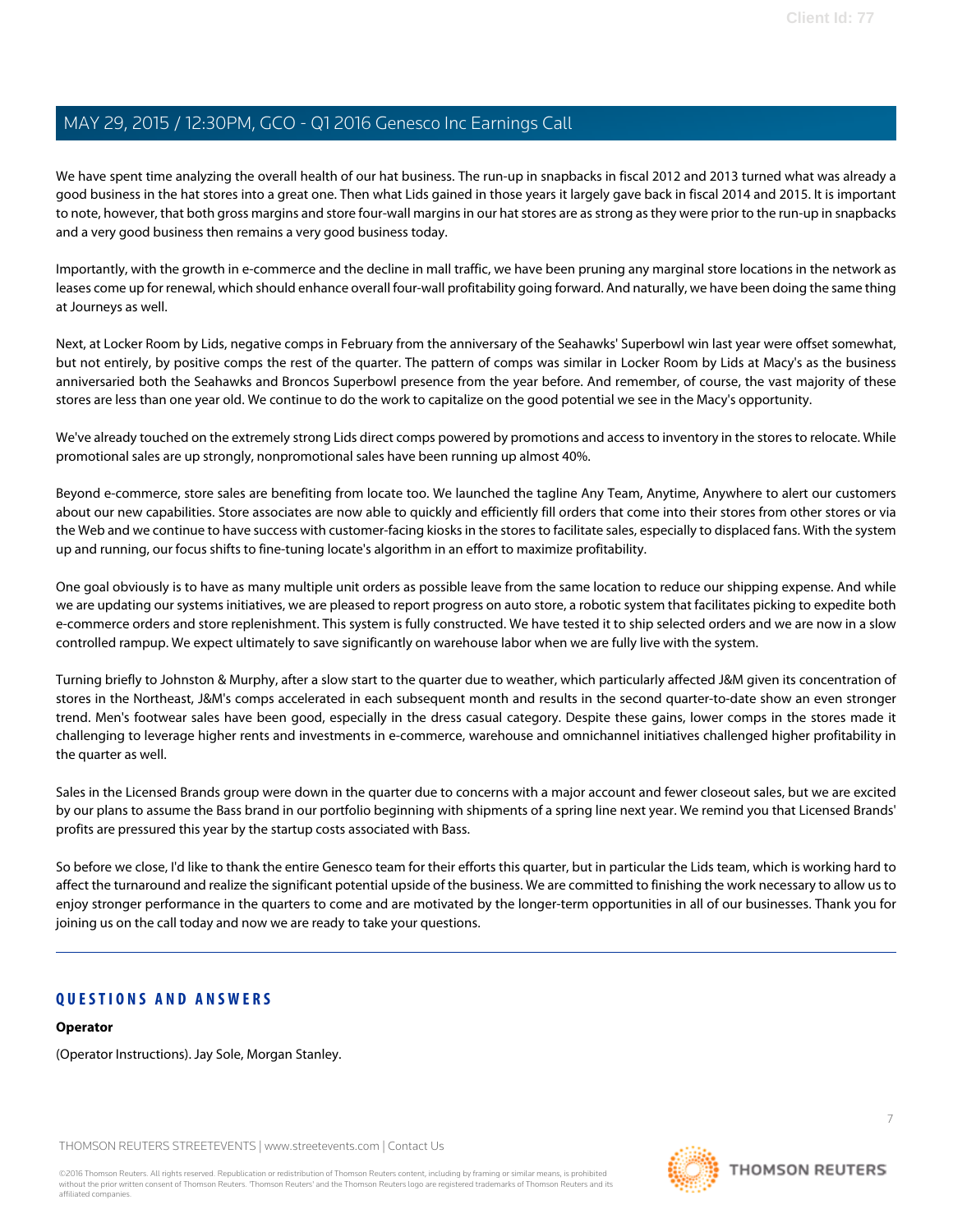#### <span id="page-7-0"></span>**Jay Sole** - Morgan Stanley - Analyst

On the Lids inventory issue that caused you to take down the guidance, is the message that the Lids story is the same as it was last quarter, but it is just going to take -- it's just going to cost a bit more than expected to clear the inventory and you still think the business will be on track by 2016? Are you pushing out the timing of when the Lids business gets back on track?

#### **Bob Dennis** - Genesco Inc. - Chairman, President & CEO

Well, I think we are obviously looking to try and get that inventory to a target level by the end of the year and as we said, that is the number one priority. We are working on monthly year-end inventory targets as measured both by quantity of inventory and quality of inventory, which means fresher. And so the learning that we came through in the quarter is that we can achieve that and so -- but it took a little more margin dollars to get there than what we had planned out and so the guidance reflects the fact that we are going to be cautious that that extra juice that we need to keep the clearance at the rate we are targeting will bleed into the second and third quarters.

We think the fourth quarter is less affected simply because Locker Room is a fourth-quarter business and so we could keep the same rate of liquidation going in order to get to our target, but the change in gross margin will get muted by the fact that we have so much full-price selling going on in the fourth quarter because that is when the business really takes off. And our expectation is that we are setting ourselves up for a much stronger year next year.

#### **Jay Sole** - Morgan Stanley - Analyst

Got it. Now if we can talk about just the dotcom part of the Lids story. The improvement you are seeing, is it really driven by conversion, the locate system is helping customers find the products that they want, or is there also a traffic element where you are seeing more visitors to the site, which is also part of the enhancement that you made to the system as well?

#### **Bob Dennis** - Genesco Inc. - Chairman, President & CEO

Jay, great question. It ties to your note. Thank you for that note that you put out. It is both. So we are getting a substantial uptick in conversion, which we expected because we are not only showing more SKUs, but we are showing an improved in-stock position on sizes as we have accessed all of our inventory. And so there was no surprise that we were going to get that. What we didn't see coming was the bump in traffic that we got and what we are learning is that we are scoring better position in natural search because we are more relevant. So the algorithms that are driving our ratings are giving us -- just bringing us more traffic.

And so if you look at the 60% increase that we are getting, very round numbers, it is half conversion and half traffic. Just to stay with that thought a little more, there's a number of things -- the way we are thinking about it, there are a number of other things that we can do to drive the business, which we're not doing because we think 60% gains operationally are all we want to handle right now. We really want to make sure that we are satisfying our customers so that we become a preferred place to shop and as such, we think 60% is just great.

So one place you go there is when you get higher conversion, you are naturally tempted to then drive more investment dollars into marketing your position on the Web. We are choosing not to be crazy aggressive with that yet because we don't want to have to try and absorb more business than what we are trying to transact right now. So when you think about the point at which we anniversary turning on locate, which is essentially the beginning of the next fiscal year, we believe we have two other dials to dial-up, if you will. One is marketing and so we can start seeking to drive more traffic.

And the other one is the adaptation of [Hybris] as we replatform. We are in a replatforming exercise right now. We are not on the best performing site that is out there, for sure. It was built many years ago and at the time was terrific, but now we lag what a lot of other people have as capability. And so when we go to the most recent form of Hybris, we believe that is another driver of conversion. We have had some hiccups in the process

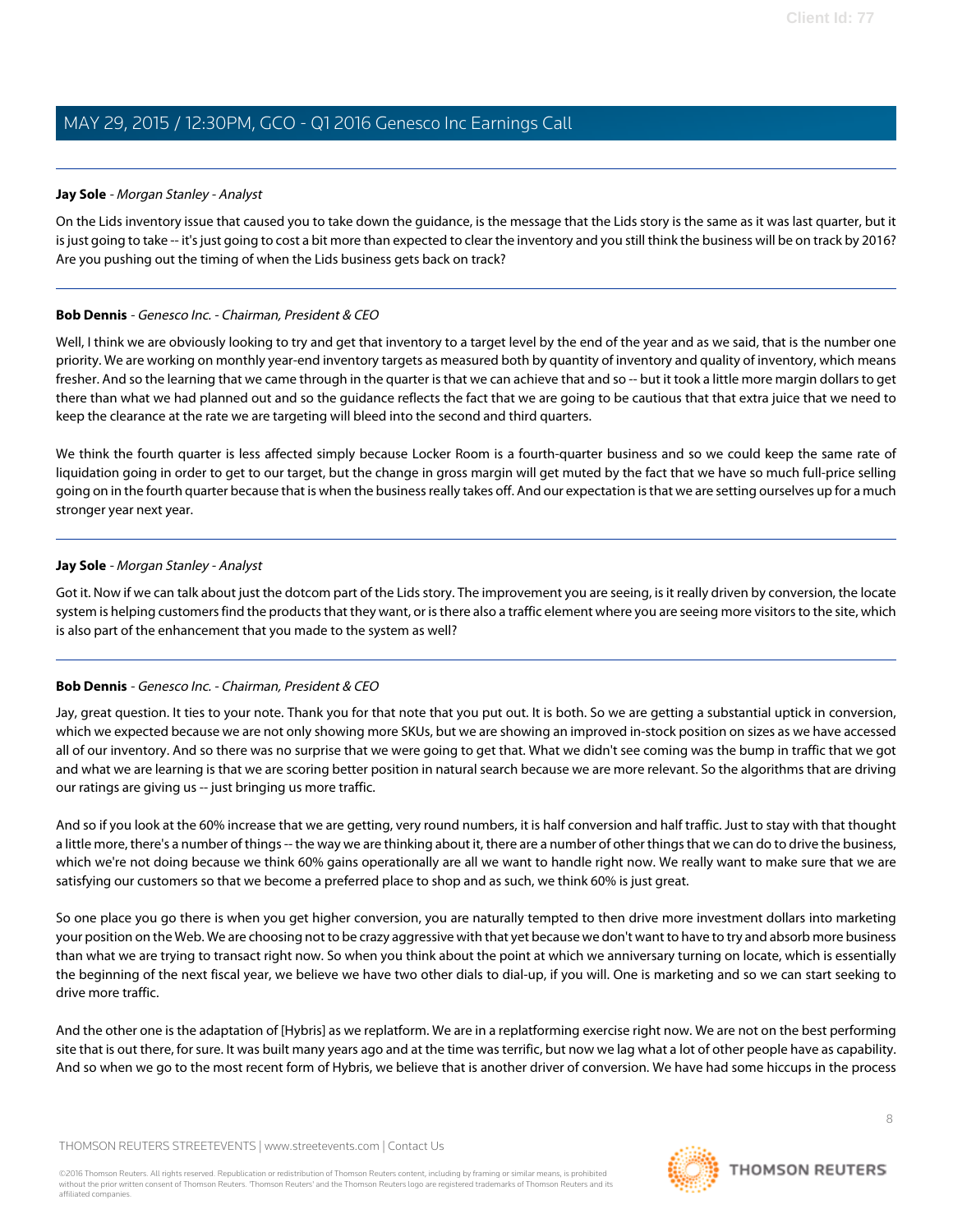of getting that tied into our systems and so we don't think Hybris is going to make it for this holiday. We are not going to make a fourth-quarter launch. We don't think that is logical.

So if you think about the opportunities for Lids to have major gains, this year, it is locate; next year, it is Hybris, we hope; and the following year, it is marketing. So we think we have a very long run of some pretty serious gains in Lids.com and the other associated websites that we operate. Our whole dotcom business includes operating sites for, as you know, universities, a couple of pro teams and then a couple of vendors. So all of that is benefiting from the sequential advances that we are making in the quality of the site and our aggressiveness in marketing it.

#### **Jay Sole** - Morgan Stanley - Analyst

Great, got it. And then maybe if I can just ask one last one on Macy's. Can you just connect the inventory issues at Lids with the Lids at Macy's initiative? Does the inventory issue kind of limit your ability to start adding stores at Macy's again? And just can you talk in general about what your learnings have been in the last few months about putting the stores in the right place and getting the conversion there, etc., etc.?

#### **Bob Dennis** - Genesco Inc. - Chairman, President & CEO

Yes, well, let's first start with the understanding that Macy's is a baby and it's a baby in the incubator right now, so we are really working it very hard, but the majority of the stores opened in the third quarter, so they are a little over half a year old. So you have to think about it in that context and also in the context that it is new territory, so it's not as if you could point to the model and say this is how it's going to work.

So we are running under plan in general. We have some great stores and we have some stores that aren't doing well. And that contributed to the inventory problem because we had both in aggregate underperformance and at the same time a lot of those stores opened late, so we had ordered more merchandise for Macy's than was necessary given the ultimate opening schedule that we lived with.

We are learning a ton. So we are learning about assortment and what works. We're learning a lot about location and in fact the initial pieces on where we performed best in the store, which we really sought out is a good location, but it turns out not being the best location and there are some locations that don't work at all. To Macy's credit, they are great partners with us and they are being very supportive in our efforts to try and find where to put the stores. The great thing about the design of the stores is that they are extraordinarily mobile. So we have done really no meaningful physical buildout that isn't transportable to another part of the store. It is largely a fixture package and so we have already made some moves with stores and it is a pretty seamless event. We haven't even changed the floors. If you look at a few of the other people who have partnered with Macy's, they made a more aggressive buildout and I think they had reasons to do that to distinguish that their store starts here. We chose not to do that, so we are living with the same carpeting, the same flooring and everything, same ceilings. And so we are very mobile and that is giving us the chance to move.

And then the other thing -- we agreed with Macy's that we would fully staff the stores through the end of the first year. I think that is the appropriate call so we can learn about how to maximize the performance, but they have already given us the ability to test other staffing models. And so it is a work in progress and again, I've got to emphasize, for most of these stores, we are sort of six months in and six months is not a very long time for a brand-new business to figure it out. We have no plans right now to add stores. We've actually closed a couple and so the process of fine-tuning this business is well underway.

#### **Jay Sole** - Morgan Stanley - Analyst

Okay. Got it. Thanks so much.

#### **Operator**

Erin Murphy, Piper Jaffray.

THOMSON REUTERS STREETEVENTS | [www.streetevents.com](http://www.streetevents.com) | [Contact Us](http://www010.streetevents.com/contact.asp)

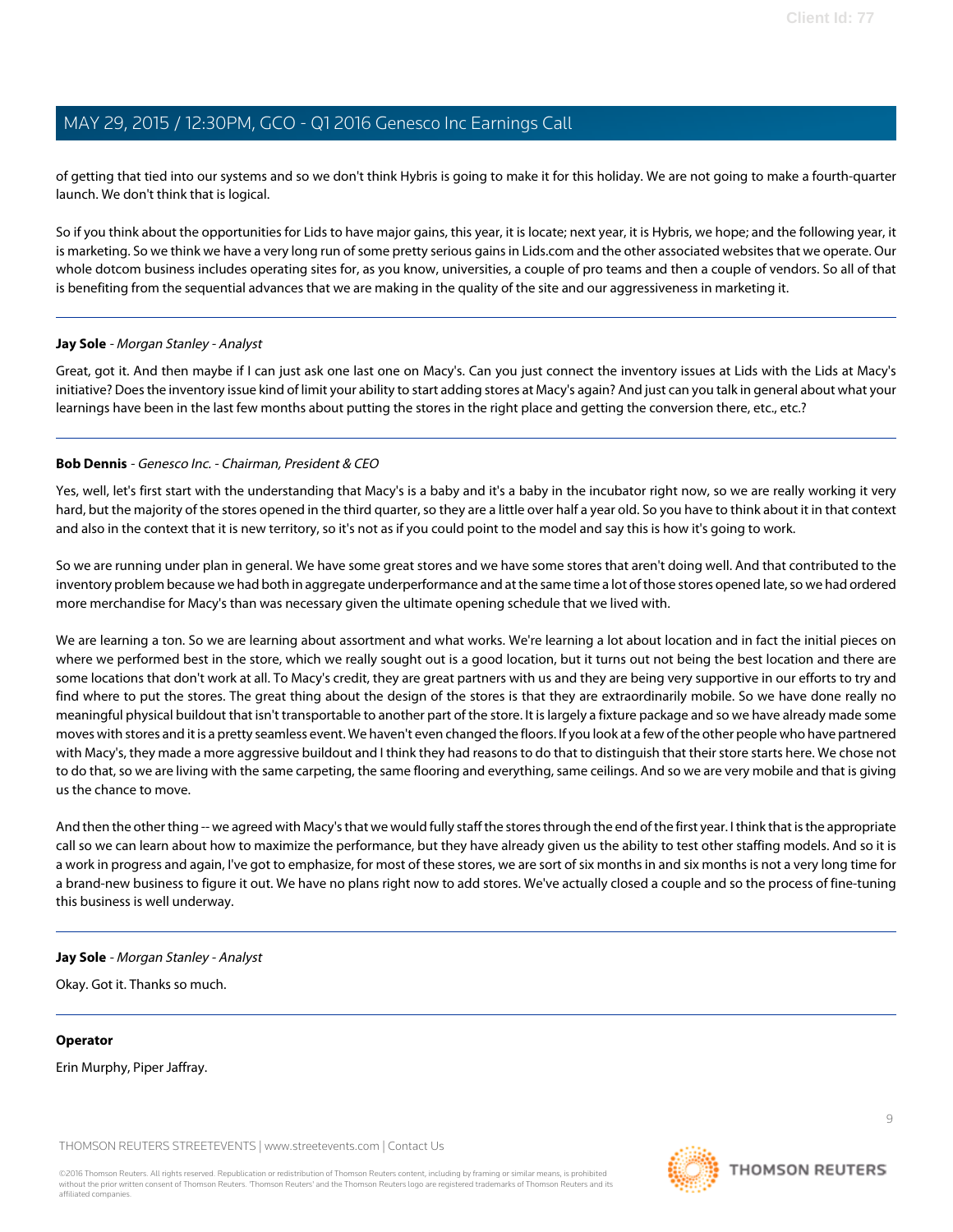#### <span id="page-9-0"></span>**Erin Murphy** - Piper Jaffray - Analyst

Mimi, I was just hoping you could help us just understand on the guidance a little bit more about the cadence throughout the year. I know you talked about kind of Q2 being the lowest sales base quarter and really the earnings growth or I guess earnings skewed to the back half. Could you just help us think about Q2? Should the level be worse than where Q1 was down 37%? And then is Q4 the quarter you are anticipating to return to growth to kind of get to that midpoint of flat for the year?

#### **Mimi Vaughn** - Genesco Inc. - SVP, Finance & CFO

Yes, Erin, this is a good topic for us to talk about and for all the reasons that we described, we are much more heavily weighted to the back half of the year. We were last year, as I said, 76% of our earnings were in the third and fourth quarter and given some of the promotional activity and the new stores, which are weighted to the fourth quarter and the shift in tax-free holidays, for all those reasons, we will be even more heavily weighted to the third and fourth quarter this year. So year-over-year, we expected that first quarter was going to be hit the most heavily. Second quarter, we also expect that we are going to be down on a year-over-year basis quite a lot, not to the same extent that we were in the first quarter. We see things getting better in the third quarter and then even better in the fourth quarter.

So the strength of our business, and we put up a great fourth quarter last year, the strength of our business when consumers are out in the mall added to the gains that we have had in the direct business, gives us the optimism that, as we clear through the Lids inventory, that we will be able to see a lessening of the promotional activity as a percentage of the overall business and that that will take less of a hit on margins as we progress through the year.

#### **Erin Murphy** - Piper Jaffray - Analyst

Okay, thank you. That is super helpful. And then I guess on the Schuh business, I guess you guys talked about a little bit of choppiness in terms of the sales. Are you seeing the volatility in traffic in cities outside of London? I recognize the tourist loads have been fairly volatile on High Street, but just would love to just maybe have a compare and contrast between kind of what you are seeing in the inner-city London stores versus outside in the broader UK market.

#### **Bob Dennis** - Genesco Inc. - Chairman, President & CEO

The word choppy is the one we have used and that is kind of what we see. We have good weeks and then we have soft weeks. In aggregate, it has been so-so in terms of store traffic. Obviously, Schuh.com based on those numbers is doing very nicely. So the choppiness is most extreme from when you look at the numbers in London and that's why we called that out. But we just haven't seen steadiness and as we also called out, surprisingly, some of the trends that are driving Journeys' business are not driving business at Schuh and so they are having to go through more of a brand rotation and they are finding some things that are working, but they were committed to some brands that are not performing to the levels that we were hoping they would. And so when you are in that situation, you are handcuffed a little bit on performance until you can get the shape of your inventory commitments more in line with your sales trends.

So the team is doing great work and they are making all of those transitions. The dotcom business is doing terrific. They continue to build their omnichannel capabilities. They've got the excitement of store number one in Germany looking, based on a very, very short run, but even with the short run, it is nice to see positive numbers, so there's lots of good going on there. We just would love to see just a little more juice in traffic, sales and conversion in the stores.

#### **Erin Murphy** - Piper Jaffray - Analyst

No, that is super helpful. Maybe just the brand mix comment, if you could just elaborate on that? You talked about lower margin business is driving that. Is that some of the athletic brands you have in Schuh in the UK that you don't have here in the United States and Journeys, whether it is Nike

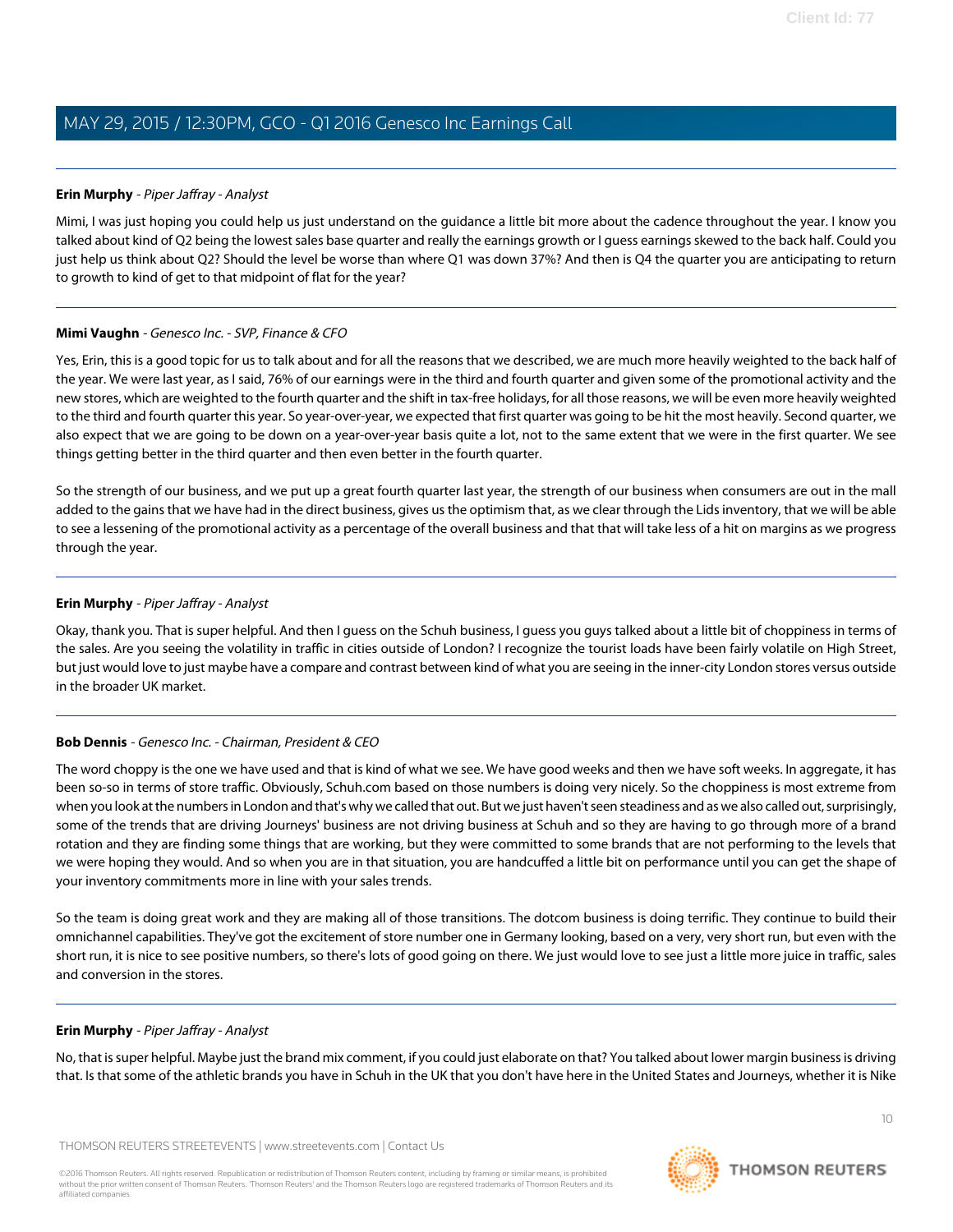or some of the other athletic brands, which are probably lower margin for you guys there? And is it a fall-off to the private label in Schuh? Would love to kind of hear kind of what the decoupling is between the Schuh versus the Journeys business on a margin brand mix profile perspective.

#### **Bob Dennis** - Genesco Inc. - Chairman, President & CEO

Nice try, Erin. As you know, we don't call out brands. So there are some brands where, as it rotates, that have slightly lower margins than some of the brands that had been stronger performers. I'm going to leave it at that. The private-label business has not been a stellar business, as you know. A lot of the girls who would be buying fashion have been buying canvas and have been buying brands and so that to some extent has been an impediment to private label performing at some of the levels that we've seen historically.

#### **Erin Murphy** - Piper Jaffray - Analyst

Okay. And then just last, a follow-up on Jay's question on the Macy's business. And I apologize if I missed this, but how many relocations do you see happening this year for the stores that you aren't pleased with the total -- the current location?

#### **Bob Dennis** - Genesco Inc. - Chairman, President & CEO

Don't know yet. That is going to be a discussion with Macy's and again, I'm going to sound like a broken record. A lot of these stores are only four or five months into their life, so let's give them a little time for customers to find them. If they are in a more challenging part of the store, there might be a longer period of discovery for them. Each of Macy's stores -- they don't have a standard footprint, so it's not as if you can say let's move all the stores here. So they are one-by-one decisions. So I just can't give you a number. Obviously where we are not performing up to the level where either we or Macy's would like to see it, there will be discussions about what our options are.

#### **Erin Murphy** - Piper Jaffray - Analyst

Got it. Thank you, guys.

#### <span id="page-10-0"></span>**Operator**

Edward Plank, Jefferies.

#### **Edward Plank** - Jefferies & Co. - Analyst

I guess just following up on the Macy's question, do you have maybe any updated thoughts on the profitability trajectory of the business, what you might see this year and then over the longer term, is it still potentially a high single digit EBIT margin?

#### **Bob Dennis** - Genesco Inc. - Chairman, President & CEO

It is a -- in the near term, as we have said, it is not going to be profitable this year and it tilts as much as all of our other Locker Room business into the fourth quarter. So think about that as the shape of the curve and our target for the business has been to get it to a strong return on invested capital. That doesn't require quite the same operating margin that we target in fully builtout stores because the capital commitment is lower. So mid to high single digit operating margins is kind of where we would like to get to and right now, we are just trying to go north.

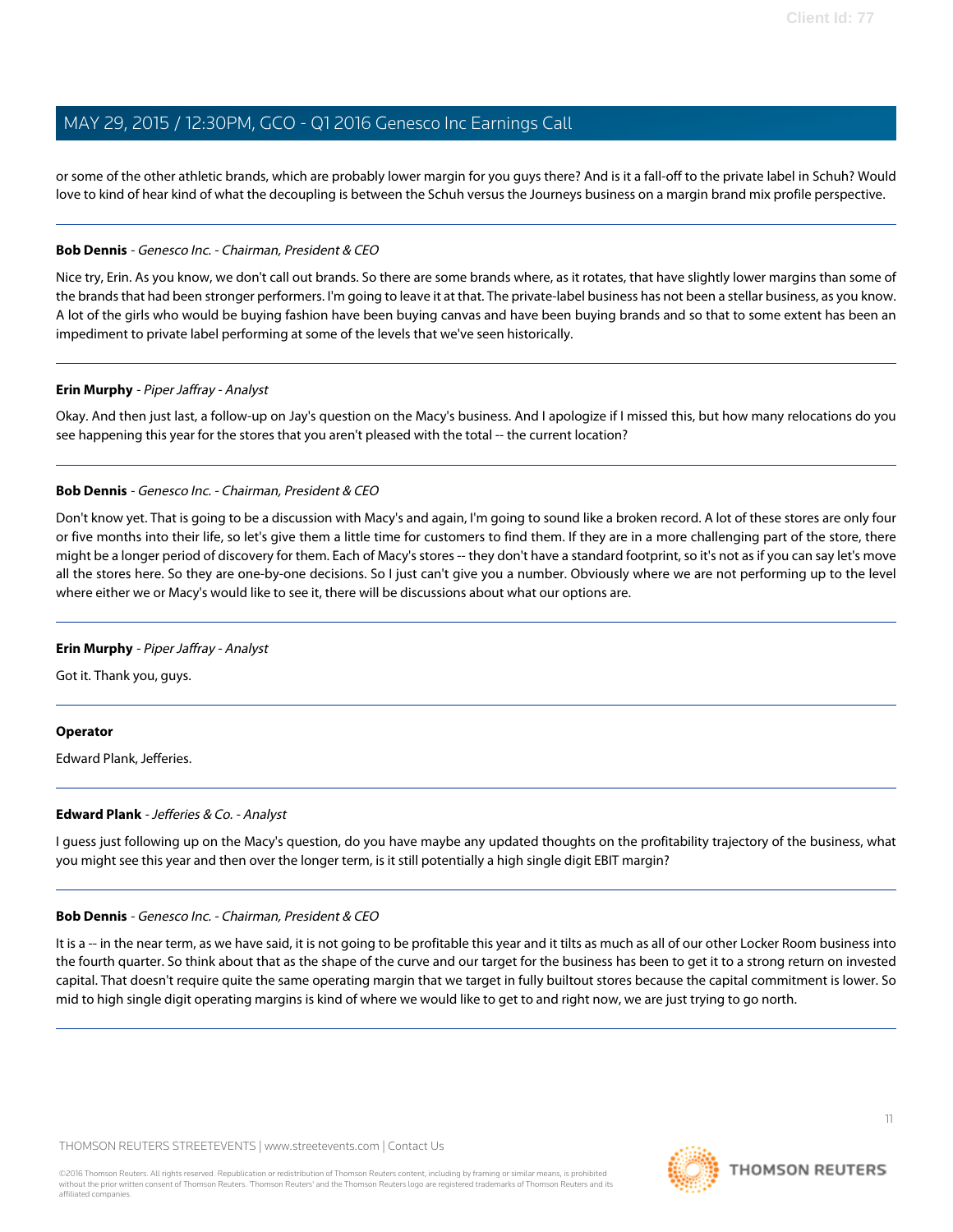#### **Mimi Vaughn** - Genesco Inc. - SVP, Finance & CFO

I think an important part of being able to accomplish that, as Bob referenced, is the staffing model and the number of hours -- the traffic certainly picks up a lot on the weekends in department stores and during the week, it is very quiet. So being able to pare back staffing levels when it is not important to be staffed in those stores is going to enhance profitability quite a lot.

#### **Edward Plank** - Jefferies & Co. - Analyst

Got it. Understood. And then another follow-up here, it looks like you might have trimmed the comp guidance for Journeys in the second quarter from what you gave last quarter. Yet the comps are trending up 7% quarter to date. I guess I'm just wondering what the disconnect is there. And then, Mimi, can you quantify maybe what the dollar impact is from the tax reshifts out of 2Q into 3Q? Thanks.

#### **Mimi Vaughn** - Genesco Inc. - SVP, Finance & CFO

Sure. So on the Journeys guidance in Q2, it really is a shifting of the tax-free holidays out of Q2 into Q3. There are a number of states that have announced that they are moving and there are a couple in the balance that haven't announced definitively, but we are betting that they are going to end up moving. And that is entirely the reason for the move and what we took out of the second quarter we added back into the third quarter. So again we feel like Journeys' trends are on. We were affected by the port issue in the first quarter. Journeys' comp was 5%. We think we gave up 3% to the ports and we are back in the 7% range quarter to date. And so we feel like the trends that have been sustaining Journeys will continue through the course of the spring and the summer and that we will have another strong back-to-school and Christmas.

We are going against a 16% comp in the fourth quarter, so that has caused us to moderate Q4 relative to Q3. But we -- just to give you a sense of the tax-free shift, we anticipate that altogether about \$4 million worth of sales are going to shift out of Q2 into Q3 and because Q2 is such a low quarter for us, we really don't see the effects of back-to-school until Q3. That is the reason for the shift in the comp.

#### **Edward Plank** - Jefferies & Co. - Analyst

Got it. That is very helpful. And then if I could, just one last one. So then I guess following up on the SG&A a little bit, do you think with the shift and just the compare you have to last year, might there be an opportunity for leverage in the third quarter on SG&A or is it too optimistic to think it would be before the fourth quarter?

#### **Mimi Vaughn** - Genesco Inc. - SVP, Finance & CFO

I don't think we get to leverage in the third quarter. I think we are going to have to get out into the fourth quarter to really see some leverage.

#### **Edward Plank** - Jefferies & Co. - Analyst

Got it. Okay. All the best, guys. Thanks.

#### **Operator**

Taposh Bari, Goldman Sachs.

THOMSON REUTERS STREETEVENTS | [www.streetevents.com](http://www.streetevents.com) | [Contact Us](http://www010.streetevents.com/contact.asp)

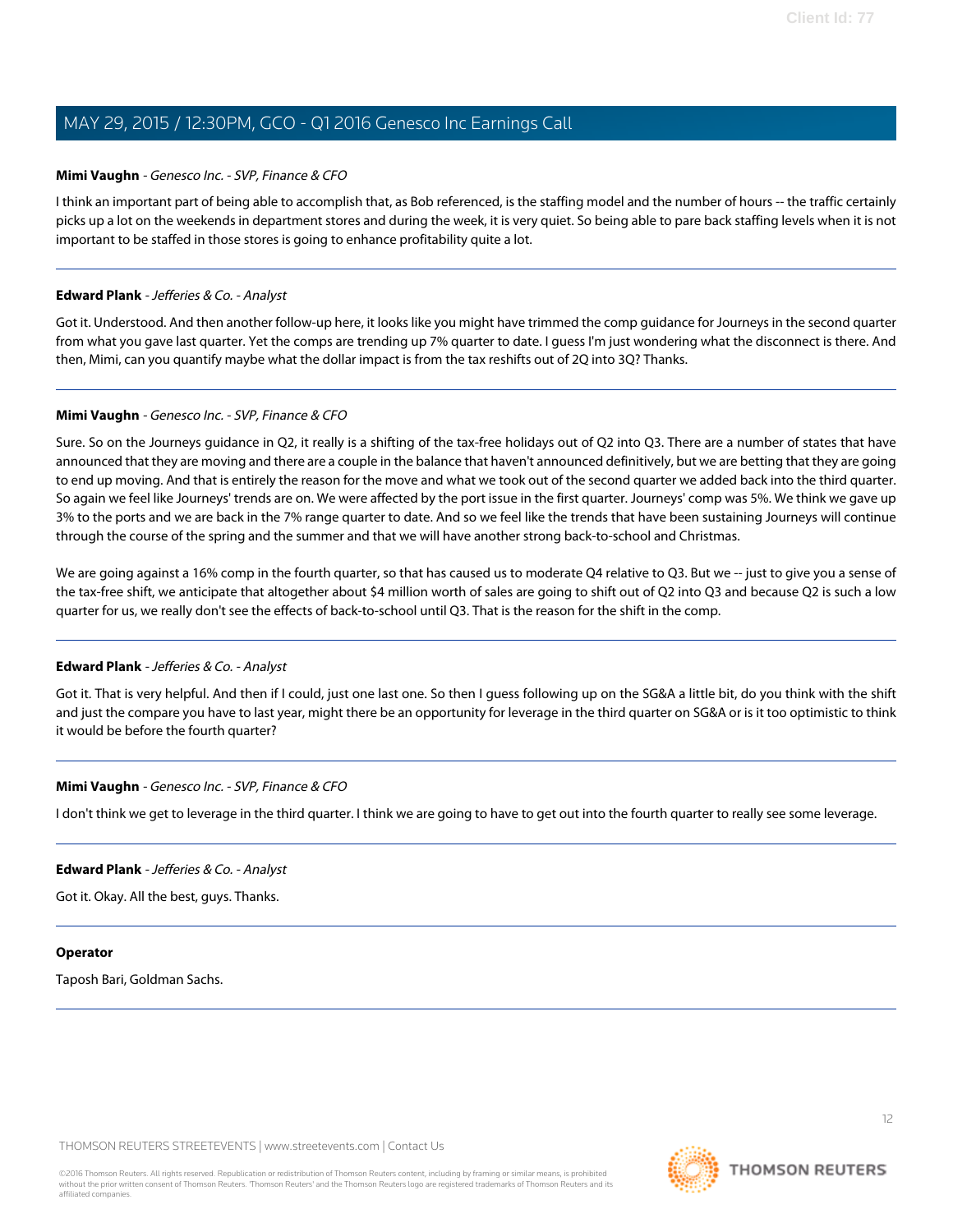#### <span id="page-12-0"></span>**Taposh Bari** - Goldman Sachs - Analyst

Bob, a couple of questions for you on Lids. So it sounds like the issues that you are seeing currently are a function of both indigestion as you grow, or as you grew in competition. So I was hoping you can help discern the magnitude of each, which is a bigger issue for you today and hoping you can provide an update on what you are seeing on the competitive front as well across the different types of banners within the Lids segment.

#### **Bob Dennis** - Genesco Inc. - Chairman, President & CEO

Sure. So yes, there's two factors going on; you are right. There is the self-inflicted wounds and then we are being -- I don't like war analogies -- but you can see we've got two battles going on. The self-inflicted one is the one that we are probably more affected by right now. We are just really focused on getting more aged goods liquidated and, as you heard us say several times, it is a do whatever it takes philosophy and it took a little more in the first quarter and that will continue to be where we go.

Parallel to that, there's two levels -- there's two parts of competition. There is store-based and there is online-based. So the store-based portion of it, as you know, Taposh, we have talked about it; we believe that the retailer who is taking an omnichannel approach, who can use their inventory in the store to both sell to the traffic in the store, but also make it available online gets a big leg up and then the reverse of that, which is the traffic you get to your store who are looking for goods that are not in that store because they are a displaced fan, we get to capture that. If you add those two things up, the productivity of our store pretty much trumps what is traditionally a mom-and-pop industry and we have a great example of that here locally in Nashville. We have a good presence in Opry Mills. When I shopped Opry Mills in February, I noticed that the main mom-and-pop competitor had closed. So I called Lids, found out that they had closed in January and from that date forward, Lids Locker Room that was down the hallway was up -- I think year-to-date they are up around 26%. So there's a competitive dynamic that, in the long run, as our stores win, and we believe they will, we have massive share gains available to us.

And then there's an online competition and online, there is really two major players. You have the same visibility that we have to the promotional cadences that are going on. We are committed to go pursue online share. We are up on our full-price business 40% and we are going to continue to do what it takes. That is taking some margin hits because, in order to compete for that business, we need to be relevant on price and we are going to continue to do that and so -- but that will be in our economics and we think that the growth we get off of that makes up for what we are doing for our online-only offers. So overall, we think that we have a model that is the winning model and so we have two different forms of competition and we think we are well-positioned to compete on both sides.

#### **Taposh Bari** - Goldman Sachs - Analyst

That is helpful. And then just another follow-up on Lids, so I get the indigestion and competition piece, but wanted to pick your brain on your thoughts on the health of the category at large. So licensed sports apparel and headwear, what do you think of the category today? And I guess ultimately do you think that the category needs to be in a good place for Lids Sports Group to succeed? Because it sounds like part of the bet that you are making is consolidation in economies of scale and making one plus one equal three. And I guess I wanted to get your opinion on whether you think the actual category needs to be healthy for that operation to actually succeed.

#### **Bob Dennis** - Genesco Inc. - Chairman, President & CEO

Well, the answer to your yes question is yes you need a healthy category. We don't see a lot of evidence that the category is unhealthy. I know several analysts have quoted retailers who do not focus on licensed sports as being challenged there. I don't take that as evidence that the category is challenged. I take that as evidence that the consolidators are going to win the space. We learned that in the hat business. When we were in the hat business, many of the major broad line sporting goods guys were in the headwear business and many publicly acknowledged that it was more difficult for them to compete because the authority in the space, which was Lids and Hat World, was gaining share and it just made it a challenge. And I think there's a good chance that what you are seeing in the commentary coming from those who aren't fully committed to the space, that's the dynamic.

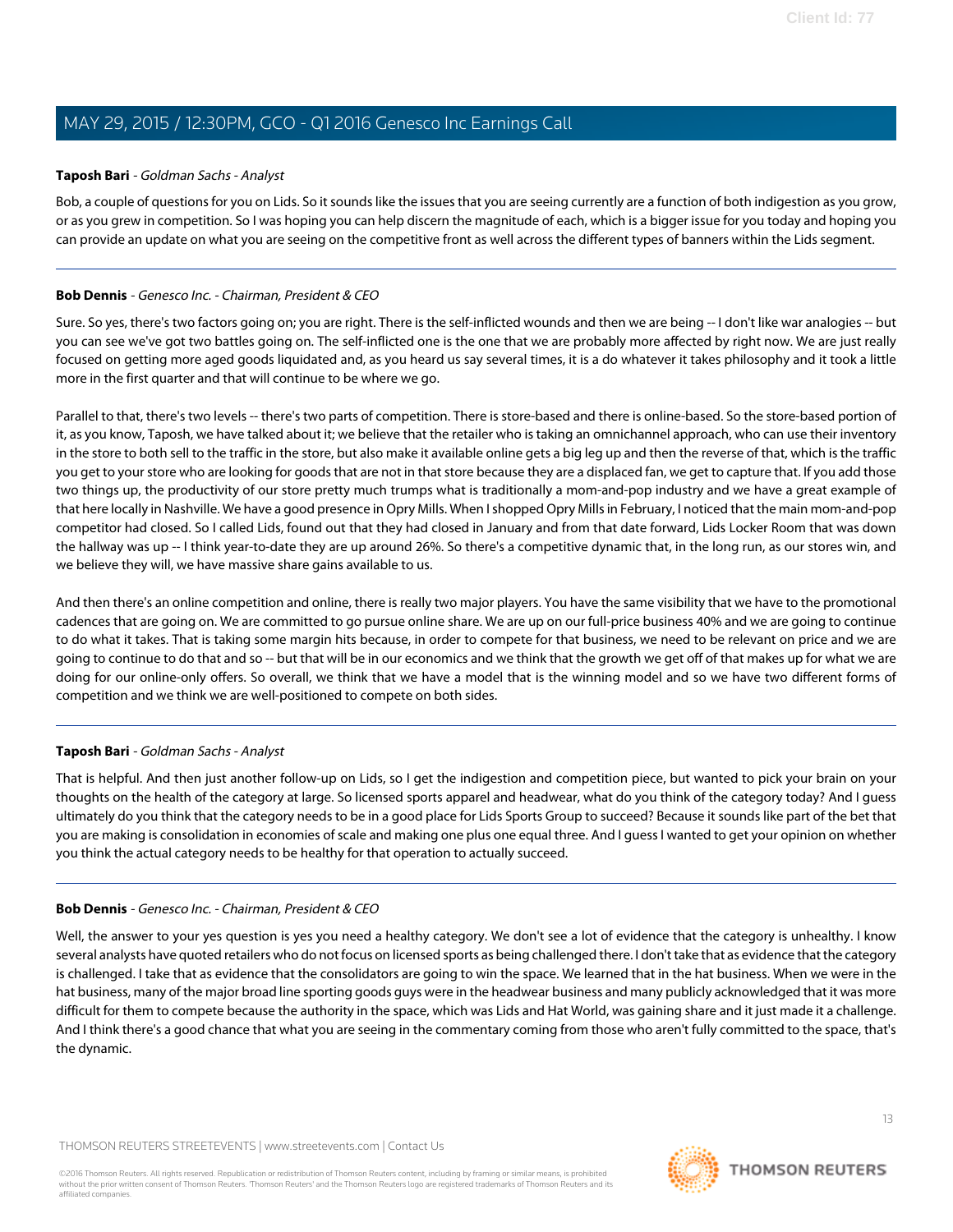So if you generally look -- as you know, it's hard to get really good data on the size of the category and certainly very hard to get year-over-year trend data on the size of the category. So we sort of reference our vendors as the proxy for that and the vendors are seeing that the industry is pretty solid. What is interesting about -- two things that are interesting about it. One is it is not a feast and famine business. It's an ordinary business that occasionally becomes a feast and that is when fashion grabs licensed sports and makes it part of the package. We are not there right now, so we are living in a world where fashion, other than in headwear, where it still has relevance, but, for example, there was a period where jerseys became a big part of the fashion uniform and that is not the case at the moment. And so that represents upside to the category. Does that help answer your question?

#### **Taposh Bari** - Goldman Sachs - Analyst

Yes, it does. I appreciate that. And the last one and I will pass it along. For Mimi, can you provide some context, guidance, whatever you want to call it, on the spread of sales, revenues versus comp growth in the fourth quarter? I know that continues to be a dynamic part of the algorithm, but on the surface it seems like the guidance is pretty fourth-quarter weighted, more so than it was last year when you were obviously performing quite well in terms of comp growth. And I think if you can help provide some context there, it would help us in our modeling.

#### **Mimi Vaughn** - Genesco Inc. - SVP, Finance & CFO

Sure. So in the CFO commentary, we break out comp by division and we have said, for Journeys, it will be 4% to 5%. For Lids, it will be 3% to 4% and then total Genesco will be 3% to 4% in the fourth quarter and that is on top of a strong fourth quarter again last year.

#### **Taposh Bari** - Goldman Sachs - Analyst

Yes, that's helpful. But I was asking specifically for the spreads, so just trying to get a better sense of how much higher revenue growth will be versus comp growth in light of the fact that you have a disproportionate amount of, call it, non-comping growth that comes in the fourth quarter.

#### **Bob Dennis** - Genesco Inc. - Chairman, President & CEO

We don't have a lot of non-comp growth (multiple speakers).

#### **Mimi Vaughn** - Genesco Inc. - SVP, Finance & CFO

In the fourth quarter, yes, we had most things open in the fourth quarter --

#### **Bob Dennis** - Genesco Inc. - Chairman, President & CEO

Not much open in the fourth quarter, Taposh. Most -- like Macy's stores were mostly open by the end of the third. I think maybe a few bled into the fourth quarter, but even they'll go comp early, pre-Christmas.

#### **Taposh Bari** - Goldman Sachs - Analyst

Got it.

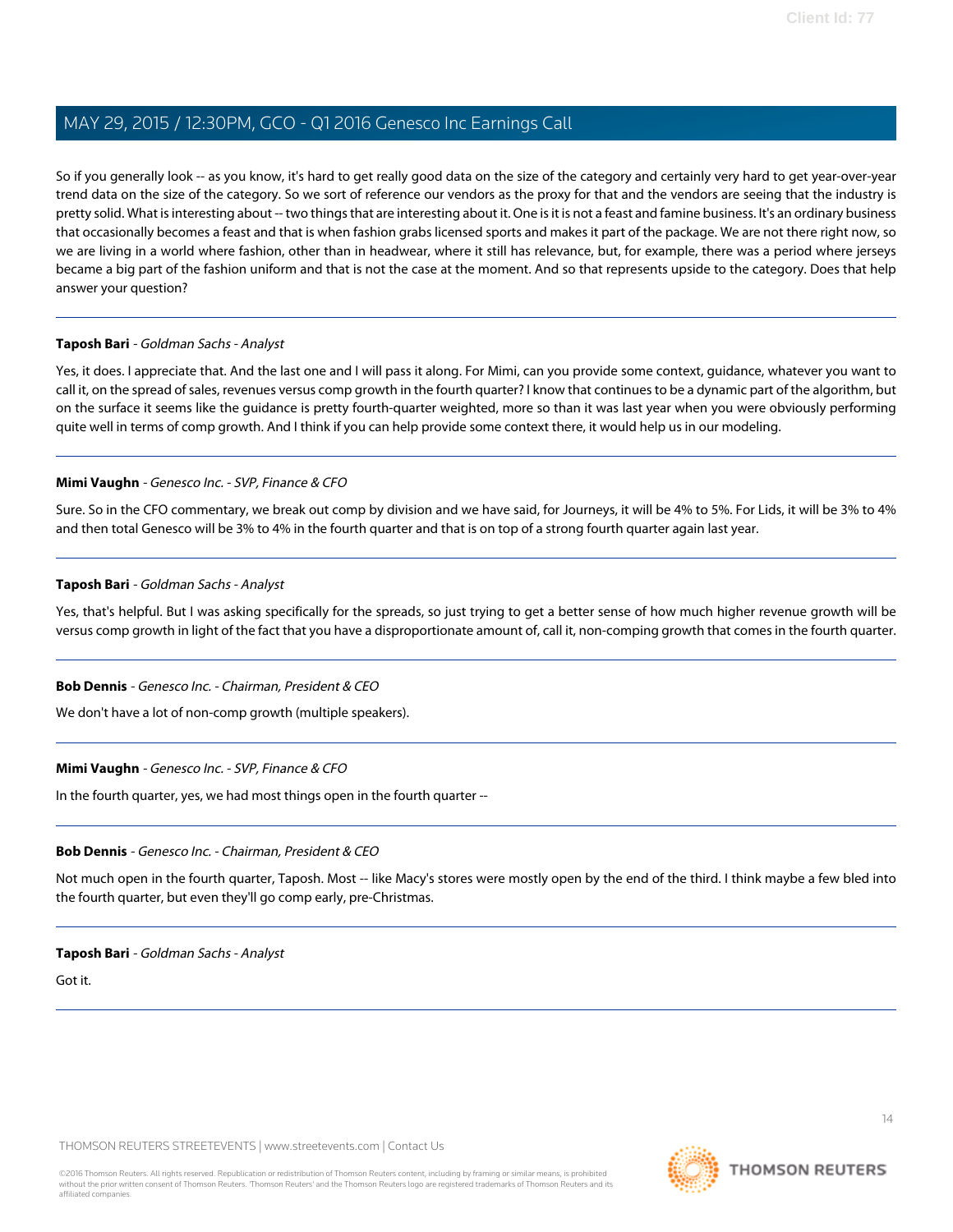#### **Mimi Vaughn** - Genesco Inc. - SVP, Finance & CFO

A large majority of our sales in the fourth quarter are comp sales. And one thing -- I wanted to amend what I said to Eddie. In the third quarter, we actually do anticipate that we are going to see improvement and get some leverage on SG&A. And so the way we see that the year is going to unfold is that we are going to start to see improvement in SG&A in the third and also in the fourth quarters because of the strong comp and some of the moderation of the promotional activity.

#### **Taposh Bari** - Goldman Sachs - Analyst

Thanks, guys.

#### **Operator**

<span id="page-14-0"></span>Scott Krasik, Buckingham Research Group.

#### **Scott Krasik** - Buckingham Research Group - Analyst

So a couple questions. First, how do you approach pricing? As you pointed out, there is a promotional aspect to the online, but then it seems like your primary online competitor and Lids is also trying to just underprice you even if it's by a nickel on every item. So how do you approach that and how do you combat that?

#### **Bob Dennis** - Genesco Inc. - Chairman, President & CEO

Scott, we are in there trying to compete in order to gain our fair share. Scott, we are up 62% year to date. I don't -- we don't feel the need to price any more aggressively because 62% is pretty challenging to keep up with. So for the moment, we are feeling like we are pricing just fine to achieve what we want to achieve.

#### **Scott Krasik** - Buckingham Research Group - Analyst

Right. Except you have too much inventory and your margins are down significantly.

#### **Bob Dennis** - Genesco Inc. - Chairman, President & CEO

Well, if I price more aggressively, I get more sales and take my margins down; that's not a direction that makes sense to us right now. We are happy with our sales rate. We are liquidating our inventory on the plan that we design, which is a month-by-month plan and so we don't need to go ahead of that if it means that we have to get that much more aggressive on pricing. And again, we are also being mindful that, in the online business, we want to not overstrain our operations. We want to keep customers happy by delivering what they order on time in good shape.

#### **Mimi Vaughn** - Genesco Inc. - SVP, Finance & CFO

And it is not just promotional sales that are up online; it is also what we consider to be non-promotional sales were up 40% there. The amount of inventory and again e-commerce is just a terrific vehicle for liquidating inventory, so we have been pushing our liquidations out there as well, but we have seen a lift overall in our non-promotional sales. So if we've got what the customer wants, they are willing to pay the price, particularly the displaced fan who doesn't have much of a choice.

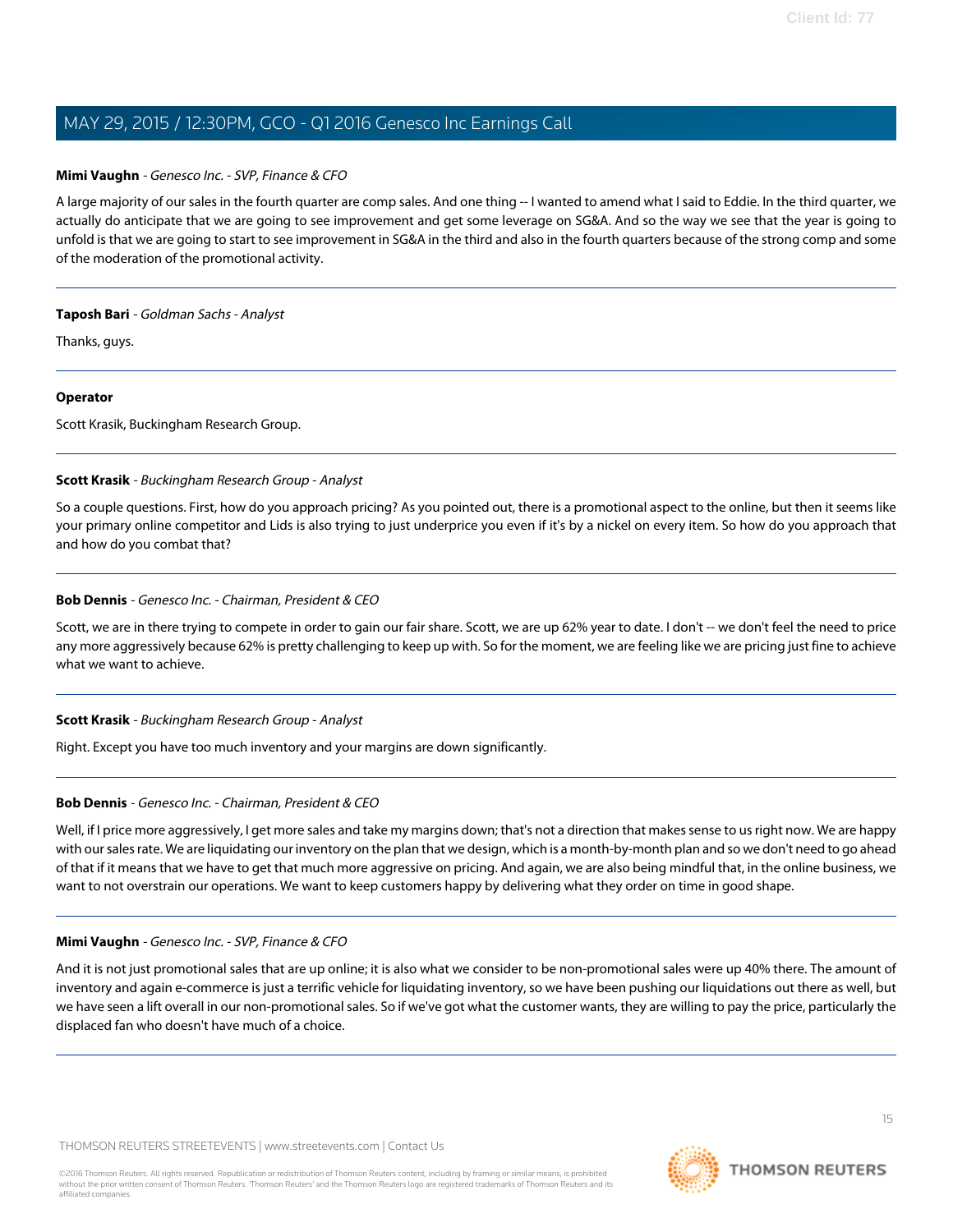#### **Scott Krasik** - Buckingham Research Group - Analyst

Okay. No, that is fine. And then can you just dig in a little bit more into your comment that the gross margin at Journeys was flat this quarter given the strong comp? And is it IMU, is it mix. You're not really promotional there, so what is the dynamic?

#### **Mimi Vaughn** - Genesco Inc. - SVP, Finance & CFO

Yes, the mix at Journeys changes from the -- in season and the margins were strong and they continue to be strong.

#### **Bob Dennis** - Genesco Inc. - Chairman, President & CEO

They were strong last year and they are strong this year.

#### **Mimi Vaughn** - Genesco Inc. - SVP, Finance & CFO

Yes, it's not a promotional quarter. It's not a particularly promotional quarter and Journeys has just a fantastic track record over the past several years of maintaining a strong gross margin and have done a good job of not really having to promote. So they are in great inventory position. Their inventory is clean. They were actually low through the quarter and feel positive about the pace of sales.

#### **Scott Krasik** - Buckingham Research Group - Analyst

Okay. And then just last, Bob, I think it has been a while since we talked about an operating margin target. I think the last time it was 9.5%, maybe 9%. I might be wrong. But just in terms of the pressure you have seen at Lids the last year or so, how do you view that going forward?

#### **Bob Dennis** - Genesco Inc. - Chairman, President & CEO

Yes, we still think that, in the long run, Lids -- we are doing this because we think Lids tracks still to at least a high single digit operating margin. The wildcard on that obviously is timing, how long does it take us to get there. As I think you know, Scott, we work on a five-year plan over the summer. We are going to spend a lot of time looking at that and figuring out what that pattern looks like. It is going to be multiyear in order to start trending in that direction. Some of the inventory fix is one where we've got to handle and I think we have better visibility on the timing. Some of the weaker stores that we opened in the Locker Room group, they're going to take a little more time to rightsize.

The good news is of the -- if you take the 30 worst stores, I think it is something like -- the number is something like in the mid-20s out of 30 stores, we have kickouts in the leases over the next three years. So over a three-year period, we get to address another part of what the drag is on performance and either close the stores or work with the landlord to rightsize the rent. So that will take a little more time. We'll have probably better perspective on that in the fall.

#### **Scott Krasik** - Buckingham Research Group - Analyst

Okay. Thanks. Good luck.

#### **Operator**

Steve Marotta, CL King & Associates.

THOMSON REUTERS STREETEVENTS | [www.streetevents.com](http://www.streetevents.com) | [Contact Us](http://www010.streetevents.com/contact.asp)

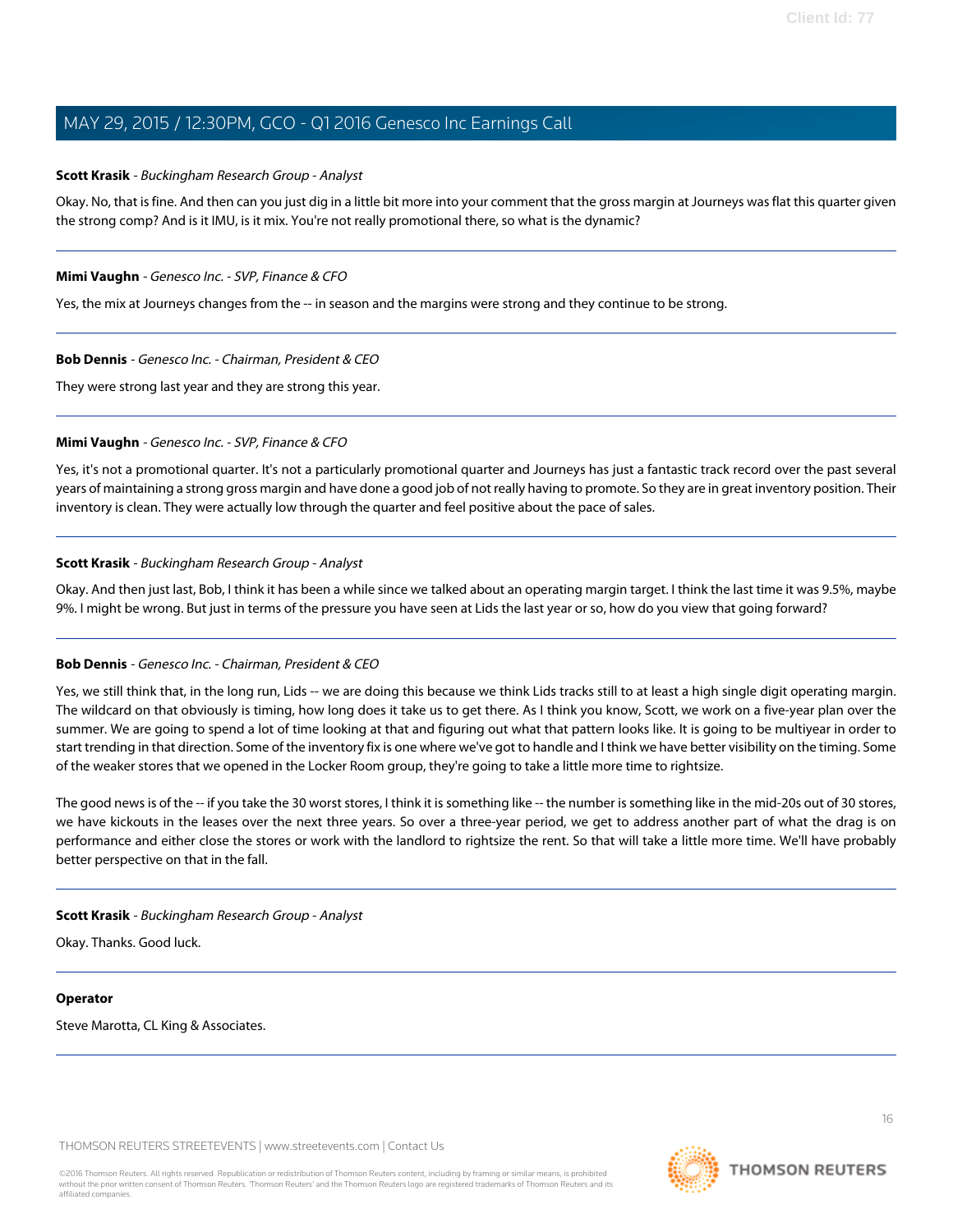#### <span id="page-16-0"></span>**Steve Marotta** - CL King & Associates - Analyst

A couple of very quick questions. First, you mentioned that the comp came in relatively in line with expectations in the first quarter. Sales happened to have been a little bit below the consensus, in my estimate. When you think about new store productivity, did that change as the quarter progressed? I know that there are some issues, of course, with the Macy's stores, but did they perform even below expectations from the beginning of the quarter to the end of the quarter?

#### **Mimi Vaughn** - Genesco Inc. - SVP, Finance & CFO

Our new store performance has, as we talked about in past conference calls, has not been performing to our expectations --

#### **Bob Dennis** - Genesco Inc. - Chairman, President & CEO

Within Lids.

#### **Mimi Vaughn** - Genesco Inc. - SVP, Finance & CFO

-- within Lids. To our expectations in the quarter, we performed about -- we have a good sense of where those levels are at this point and we didn't experience any big gaps in our noncomp stores for the quarter.

#### **Bob Dennis** - Genesco Inc. - Chairman, President & CEO

Yes, and just to be clear, I want to make the distinction between Lids Locker Room and then the rest of our Company, which would include Lids hat stores. Our new store performance throughout the rest of the business is pretty good and that is why we are opening 115 stores this year. It is supported by the fact that the last wave of stores are giving us an adequate return. So it is very narrowly defined on the Macy's and the de novo Locker Room stores that we opened up where we've got the non-comp performance issues.

#### **Steve Marotta** - CL King & Associates - Analyst

That is helpful. Thank you. As it pertains specifically to the point in time during the year where you have endeavored a new promotional strategy at Lids, I believe it was during the football season, would you say it was by October 1, so that all of the issues will be lapped by the fourth quarter, or did you hold out on some of those promotions deeper into the season where it would not fully lap in the fourth quarter?

#### **Bob Dennis** - Genesco Inc. - Chairman, President & CEO

I don't think we will be fully lapped in the fourth quarter. What we did do in the fourth quarter, and we have called this out before, is, in recognition that we've got to be faster with our clearance cadence, we used the example of the NFL and we started taking marks on teams as they missed the playoffs as opposed to a practice of taking marks on football across the board at a certain date late in the season. And we saw that that was effective. We came out of the season cleaner on football than we had in previous years, but the actual attack mode on more aged goods that we felt that we needed to really aggressively get rid of went full force in the first quarter.

The reason in the fourth quarter that we think we have an improvement opportunity on margin is simply because the fourth-quarter business, and especially within Locker Room, the full-price business takes off. It is a fourth-quarter business. So we might continue to clear some aged goods in the fourth quarter, but when you do a blended average, you're going to be blending with a much, much higher level of full-price sales and that is the reason that we think that you end up starting to see some moderation in the spread between this year and last year. Does that make sense to you?

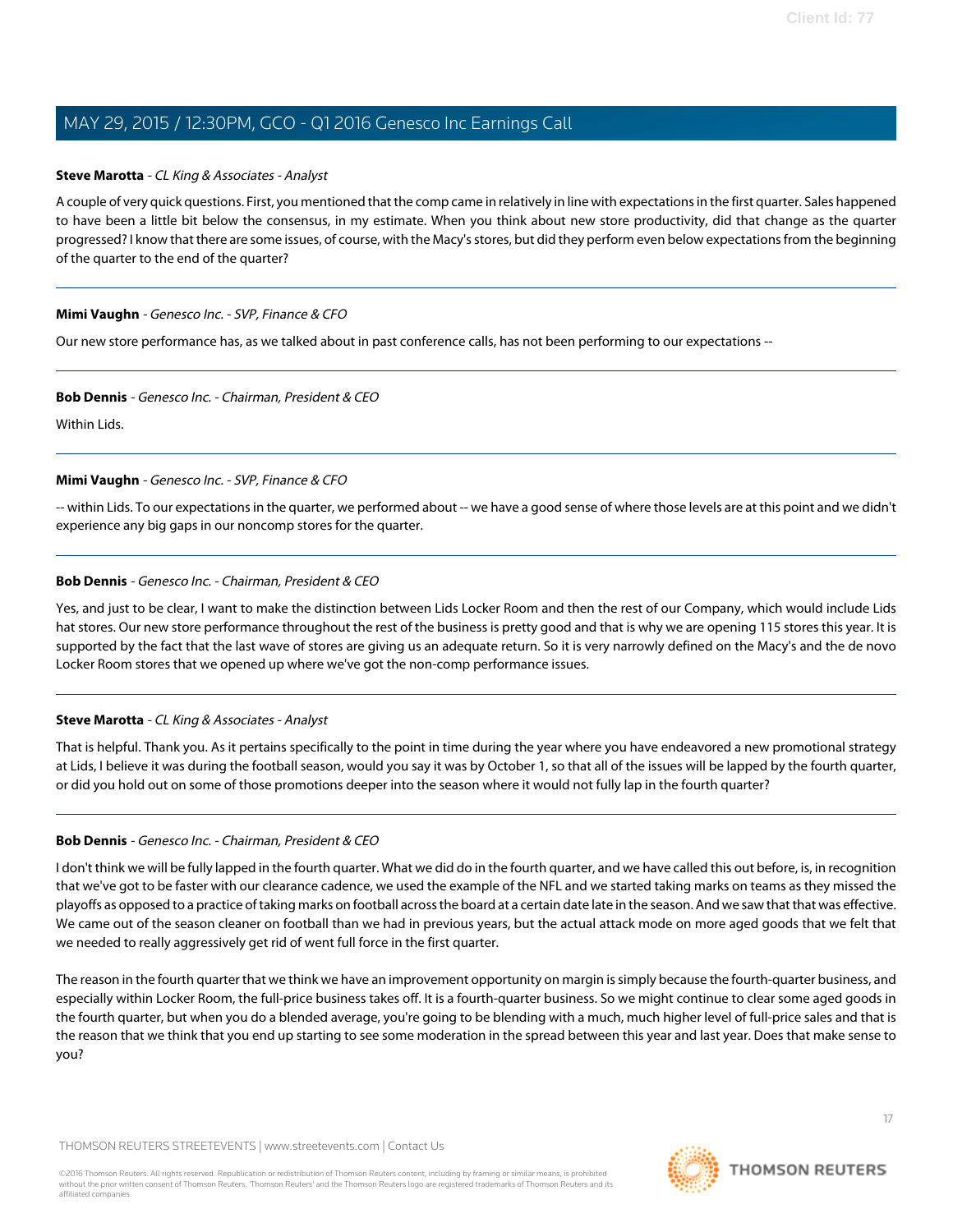#### **Steve Marotta** - CL King & Associates - Analyst

It does. That's helpful. One more quick question. Reading between the lines -- I think I know the answer, but just to clearly delineate it -- would you say the competitive environment online for Lids was better or worse in Q1 versus Q4, or the same?

#### **Bob Dennis** - Genesco Inc. - Chairman, President & CEO

I'm just going to say it moves around so much, it is hard to judge. I'm going to duck that. I don't really know. It is hard to judge.

#### **Mimi Vaughn** - Genesco Inc. - SVP, Finance & CFO

Yes, I think everybody tends to be pretty promotional in the fourth quarter as they just try to drive e-commerce sales, but e-commerce online is always a pretty promotional activity.

#### **Bob Dennis** - Genesco Inc. - Chairman, President & CEO

Yes, you have a mix of stuff. What is a promotion? You've got -- a lot of them are very hard to measure because it is the classic up to 30% off. And unless you really go into the site and do a pretty rigorous analysis, up to 30% can be a huge promotion or it a can be a nonevent, depending upon how many items you threw into the box. You know what I am saying?

And the other thing is the other device when you're online which is sort of unique to online is free shipping. So free shipping gives you a promotional posture that is a different kind of posture that you don't really see in the store environment. And as you know, free shipping becomes a more frequent promotion during fourth quarter.

#### **Steve Marotta** - CL King & Associates - Analyst

Right. Okay, that's helpful. Thank you very much.

#### <span id="page-17-0"></span>**Operator**

Pam Quintiliano, SunTrust Robinson Humphrey.

#### **Pam Quintiliano** - SunTrust Robinson Humphrey - Analyst

I also have a few, but I will try to keep it brief. So sorry if I missed this or as a point of clarification, when I think about markdown pressure at Lids, is there any way to think about the composition of the product? And is this just a new way you have to do business based on the competitive environment and the longer-term market profile has changed? Or do you just have some product that needs to be flushed through, you are done, and then you take the learnings and you run the business more efficiently going forward?

#### **Bob Dennis** - Genesco Inc. - Chairman, President & CEO

Much more of the latter. Not to suggest that you are ever, in retail, out of a markdown cadence. But we are in a much heavier markdown situation because we allowed -- for a variety of reasons -- we allowed some older goods to linger, which in the headwear business was not anywhere near as risky as it is in the Locker Room business where it is a faster business.

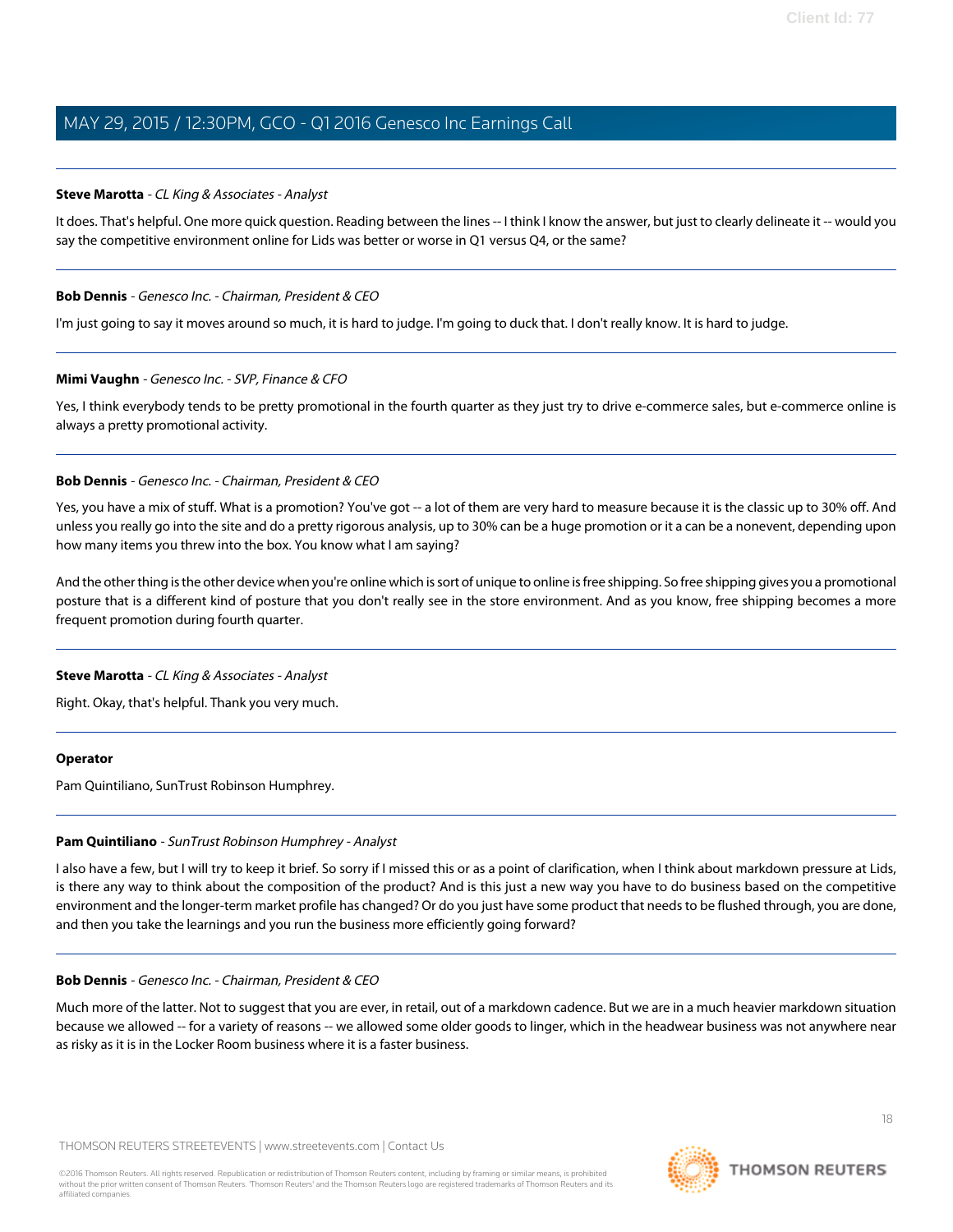And then we had all the things that we already called out. We had substantially lower performance in a number of our Locker Room stores, particularly the new ones. We had the Macy's stores underperform and open late and you sort of roll up each of these items and you ended up with a chunk of inventory that required special treatment. So we are in special treatment territory and we are hopefully by next year in a markdown structure that is more in the ordinary course.

#### **Mimi Vaughn** - Genesco Inc. - SVP, Finance & CFO

Yes, and I think the example that Bob talked about is a good one where we took a lot of product out of the Lids headwear stores just to freshen them up during the course of the first quarter and we had negative comps in those stores and really interestingly when we got that product out and made the stores easier to shop and delivered some fresh merchandise, we have seen both sales and margins improve. So that really is the idea; for us to clear through the inventory that doesn't need to be in the stores and for us to get on track to a better sales and margin position.

#### **Bob Dennis** - Genesco Inc. - Chairman, President & CEO

Yes, and actually, Pam, that is actually a great Genesco story because that pattern got demonstrated by Journeys who have gotten much more aggressive in bringing out, taking out markdown goods and keeping the stores fresher and finding other vehicles for exiting the deeper markdown product.

#### **Pam Quintiliano** - SunTrust Robinson Humphrey - Analyst

Great. Thanks for clarifying that. And then when you think about the tools you use for inventory management, do those need to be updated or are you readressing how you utilize the data you have just given the profile of your store base has changed so dramatically over the past several years. How we think about that so you don't necessarily get in the same situation again going forward?

#### **Bob Dennis** - Genesco Inc. - Chairman, President & CEO

Excellent question; it's the right question. We have a project going on that addresses that head on and so we expect that we will be working with a different set of processing procedures and a different goalpost in terms of measuring when we need to take action. Obviously that will move towards doing things more quickly than we have in the past. And of course, I'm talking about Lids.

#### **Mimi Vaughn** - Genesco Inc. - SVP, Finance & CFO

And the complexity, it is a problem that really becomes a great situation for us because there are 0.5 million SKUs to be managed within the Locker Room business and therefore, the need for robust systems to be able to manage those effectively we have been investing in and because of that complexity, we think that over the longer term that it will be difficult to compete against us who has gotten those systems and those processes down well, so that's an important point of focus for us and we are spending a lot of time developing those refined systems and processes.

#### **Pam Quintiliano** - SunTrust Robinson Humphrey - Analyst

And even though I see that as ongoing adjustments with the business as you continue to grow, when I think about the stores and the inventories, when do you think there is more of a meaningful impact based on readjusting your approach?

#### **Bob Dennis** - Genesco Inc. - Chairman, President & CEO

Well, in terms of it being visible in the financial results, next year. So the project -- with the projects going on now, we have -- we are using some outside help. So we're bringing in people who have really been there, done that, to help us get it right. We do have to clear through what we've

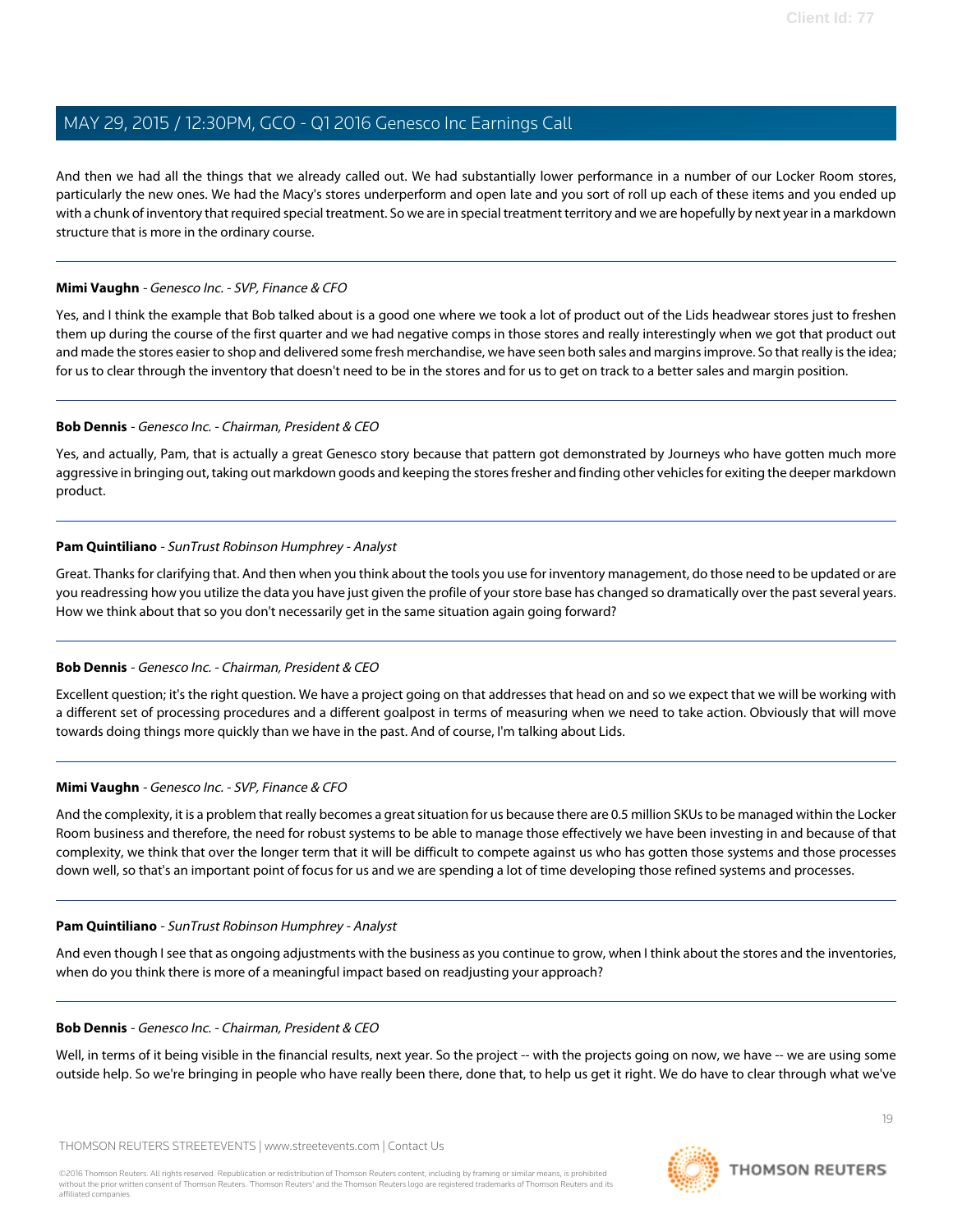got and that is what is going to be the pressure on this year's profits. We hit our inventory target by the end of the year. That inventory number is still not quite where we need it to be, where we wanted to be in the long term, but it is close enough that we can then sort of ease our way to further improvement without a lot of pain. And from that point forward, we should be operating in a model where we are persistently aggressive on attacking slower moving goods in a more timely way and that is the key thing.

#### **Pam Quintiliano** - SunTrust Robinson Humphrey - Analyst

Great. And then turning quickly to Journeys. Is there any way to think about the magnitude of what you had to pull forward and just ability to chase? Not asking what is hot, what is not, what you pull forward, but just if the trends you are seeing continue to be doing very well for you. Do you have the ability with some of those vendors to get more of those goods in?

#### **Bob Dennis** - Genesco Inc. - Chairman, President & CEO

It is dependent on whether the vendors have got stuff in transit or sitting and ready to roll and that varies. They obviously are chasing hardest the stuff that has got the biggest demand or where we feel like we have an inventory opportunity. I am not going to tell you what that is. Journeys, as you know, because of their size, can get vendors to be very reactive to their needs and so they are doing what they can.

#### **Mimi Vaughn** - Genesco Inc. - SVP, Finance & CFO

So Pam, I think a good example is to look at the comp from the fourth quarter that Journeys' ability to deliver that 16% and meet that demand just gives you some insight into how thoughtful our vendors are about managing inventory. And so if they can get the product, they do pull it forward and they jump on trends as fast as they see it.

#### **Pam Quintiliano** - SunTrust Robinson Humphrey - Analyst

Great. And yes, given the make of the product, it is a little bit easier in the summer. I would assume that also helps the situation. So -- and then lastly, Dennis, you mentioned in your comments about some mall traffic challenges. Any updated thoughts that you have regarding the health of your consumers as we think about Journeys and Lids? Obviously we are abundantly aware of the differences in how they are shopping with online versus mall, but just how you think they are feeling -- gas prices, macro, all of that stuff and if you are seeing any shift in just their spending habits.

#### **Bob Dennis** - Genesco Inc. - Chairman, President & CEO

Pam, the numbers speak for it. We've had positive comps in all four of our businesses and in the Lids case, we are buying a little bit of that. Our general view is kind of what you read in the papers. What you read is what we are seeing, which is there is still maybe a disconnect between the level of consumer spending and what people are citing as stronger employment and other macro trends. And then, obviously, there's the continuing shift to online from stores. And when we are up this quarter, I think it's like 27% online and 3% in the stores, that speaks volumes for what is going on.

#### **Mimi Vaughn** - Genesco Inc. - SVP, Finance & CFO

It's interesting because all that is being done on down traffic. Pam, our belief is that consumers are doing their investigation and they are doing their research online, which may reduce one or two trips to the mall. So there's no question that call traffic is down, but interestingly with the traffic counters that we have put into the Journeys stores, we are able to see that traffic is declining on a year-over-year basis, yet our conversion rates are improving and importantly our dollars per transaction are improving as well as we are focusing on selling skills and making sure that we optimize all the traffic that walks in the door. So while there may be fewer trips to the mall, the intent here is to maximize every customer who comes across our door.

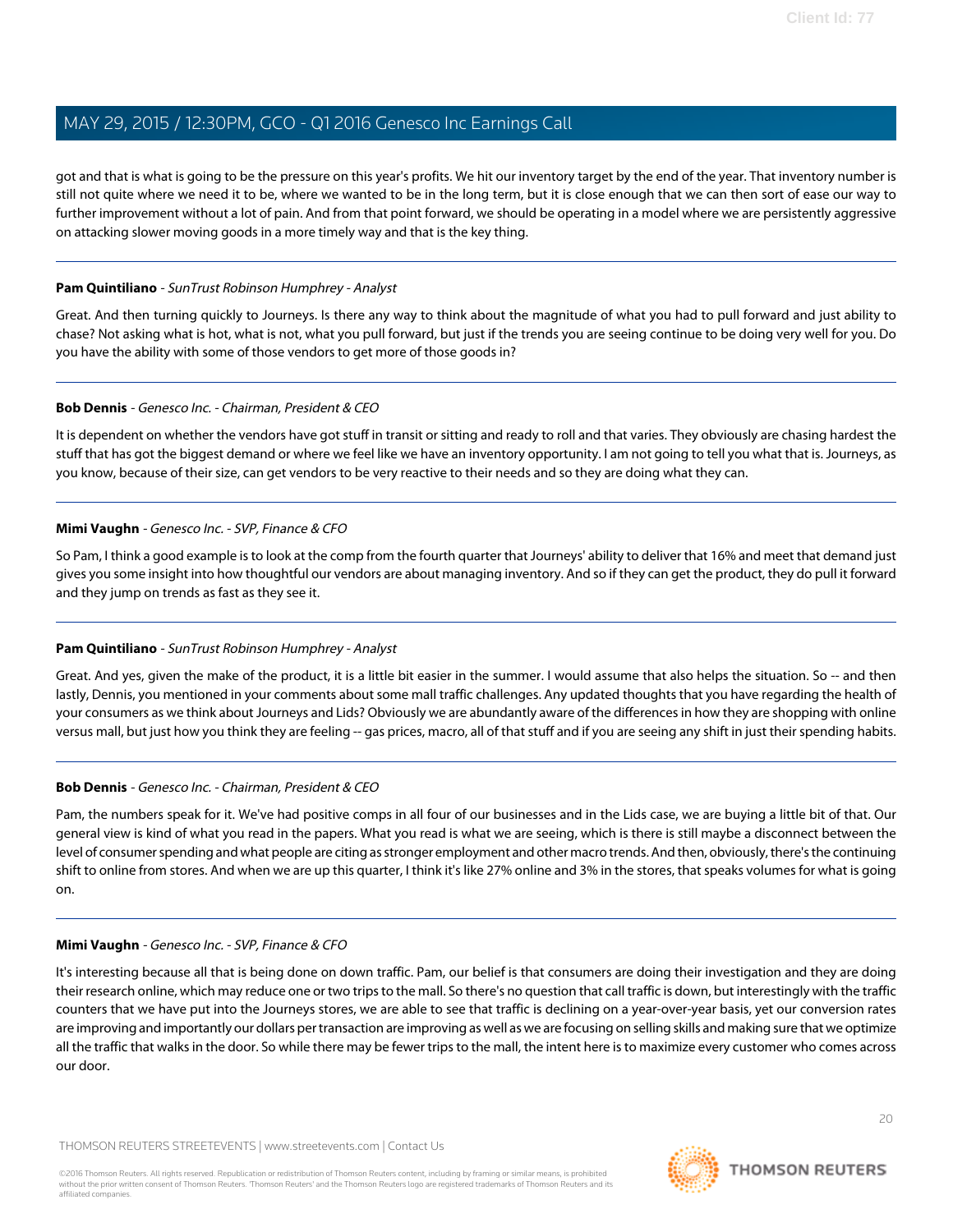### **Pam Quintiliano** - SunTrust Robinson Humphrey - Analyst

Excellent. Best of luck, guys.

### **Operator**

<span id="page-20-0"></span>Jill Nelson, Johnston Rice.

### **Jill Nelson** - Johnson Rice & Company - Analyst

Just two quick ones. I believe last call you talked about you were going to be working with some vendors in efforts to ease some pricing pressure at the Lids. Could you just address that, how those conversations are going and if you're getting any traction there?

### **Bob Dennis** - Genesco Inc. - Chairman, President & CEO

Sorry, Jill. You'll have to help me a little more on that.

### **Jill Nelson** - Johnson Rice & Company - Analyst

You had referred to the online pricing pressure last quarter, but you did say that in an effort -- one way to mitigate that pressure, you are going talk, be in discussions with vendors to try to put some more controls out on the pricing across the market and what have you.

### **Bob Dennis** - Genesco Inc. - Chairman, President & CEO

Yes, simply put, it's a never-ending battle. We need to get -- now I remember what you are talking about. This is online. We need to get our vendors to be as attentive to distribution online as they have been historically in the stores and there are certain vendors who do that -- are as good online as elsewhere. I think we have been raising the conversation, the volume on the conversation and I think we can see it is having a little bit of impact. But as we say in sports, it is sort of 3 yards and a cloud of dust.

### **Jill Nelson** - Johnson Rice & Company - Analyst

All right. And then just trying to parse through the difference between the big variance between the Lids store growth, as well -- and the e-commerce growth. I know a big part of that is just the promotional activity you are doing online, but if you could maybe -- are you seeing a different customer, or maybe a different product selling better online versus store? Just trying to parse through that variance. Appreciate it.

### **Bob Dennis** - Genesco Inc. - Chairman, President & CEO

Well, two things going on. One, we have discovered that e-commerce is an excellent clearance vehicle, especially for the most distressed goods that are taking the highest marks. And so we are operating it that way and we get a lot of people coming in buying multiples. The big theme in sports is that what happens in the stores is you get mostly the local customer and we are merchandised for that with local teams and then online tilts very heavily towards the displaced fan who is the person who is not living in a ZIP Code where that team plays. And so their only alternative in most instances is to go online and buy the product and that is probably the biggest distinction.



**THOMSON REUTERS**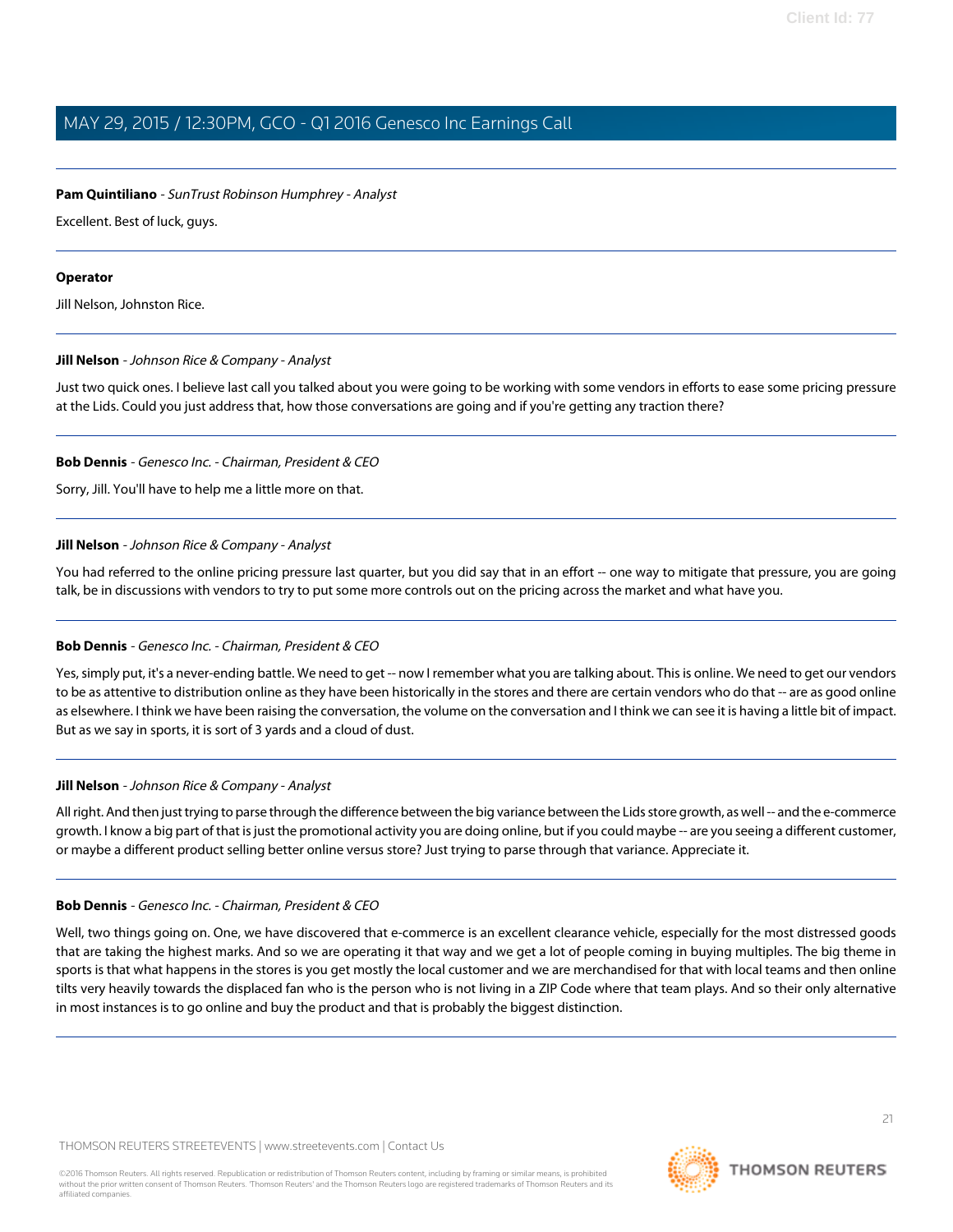#### **Jill Nelson** - Johnson Rice & Company - Analyst

Okay, thank you.

#### **Operator**

<span id="page-21-0"></span>Samuel Poser, Sterne, Agee & Leach.

#### **Ben Shamsian** - Sterne, Agee & Leach - Analyst

Hi, it is Ben Shamsian for Sam. Thanks for taking my questions. Bob, for you, help us understand the competency or value add that Genesco could give to Lids and alternatively why wouldn't shareholder capital be better served in a footwear business, which you have proven to be successful?

#### **Bob Dennis** - Genesco Inc. - Chairman, President & CEO

Well, as you know, we have run the businesses fairly independently and so I am not sure that capital from shareholders in Lids is not a good investment. We wouldn't be doing it if it wasn't. We've already articulated the strategic thesis of why we think that is true. And so we don't think of it as a trade-off between footwear or Lids. We take each opportunity individually and we believe what we are building at Lids has great long-term return potential for shareholders.

#### **Ben Shamsian** - Sterne, Agee & Leach - Analyst

Got it. Okay. And then just on Schuh, without mentioning specific brands, I just want to understand the decoupling on the category side, if there's any -- if there are categories that are performing well in Journeys, but not at Schuh or vice versa and how can we think about that. I don't need to know the brands specifically.

#### **Bob Dennis** - Genesco Inc. - Chairman, President & CEO

Well, Ben, it's actually brand-specific, so it isn't as much categories as it is brands. So I'm afraid I can't be very helpful to you. Sorry.

#### **Operator**

Okay. And then for you, Mimi, the labor tests you talk about with Journeys, what is the timing of those results and can you quantify the magnitude that if you do need to raise wages how much would that be and the timing of that? That would be helpful.

#### **Mimi Vaughn** - Genesco Inc. - SVP, Finance & CFO

Yes, so what we are doing is in Journeys are specifically testing to see whether or not increasing wages would reduce turnover at the assistant manager level and the idea there is that, in the short term, we would face some wage pressure as we increase wages, but that over the longer term that that should pay off by reducing turnover. We are in the middle of testing. If we roll something out, it will be in the back half of the year and our quantification of what that is will be based on the outcome of those tests, so we will keep you posted as to how those go, but we just wanted to make you all aware of the fact that that was going on and that that might be a decision that we make for the back half of the year.

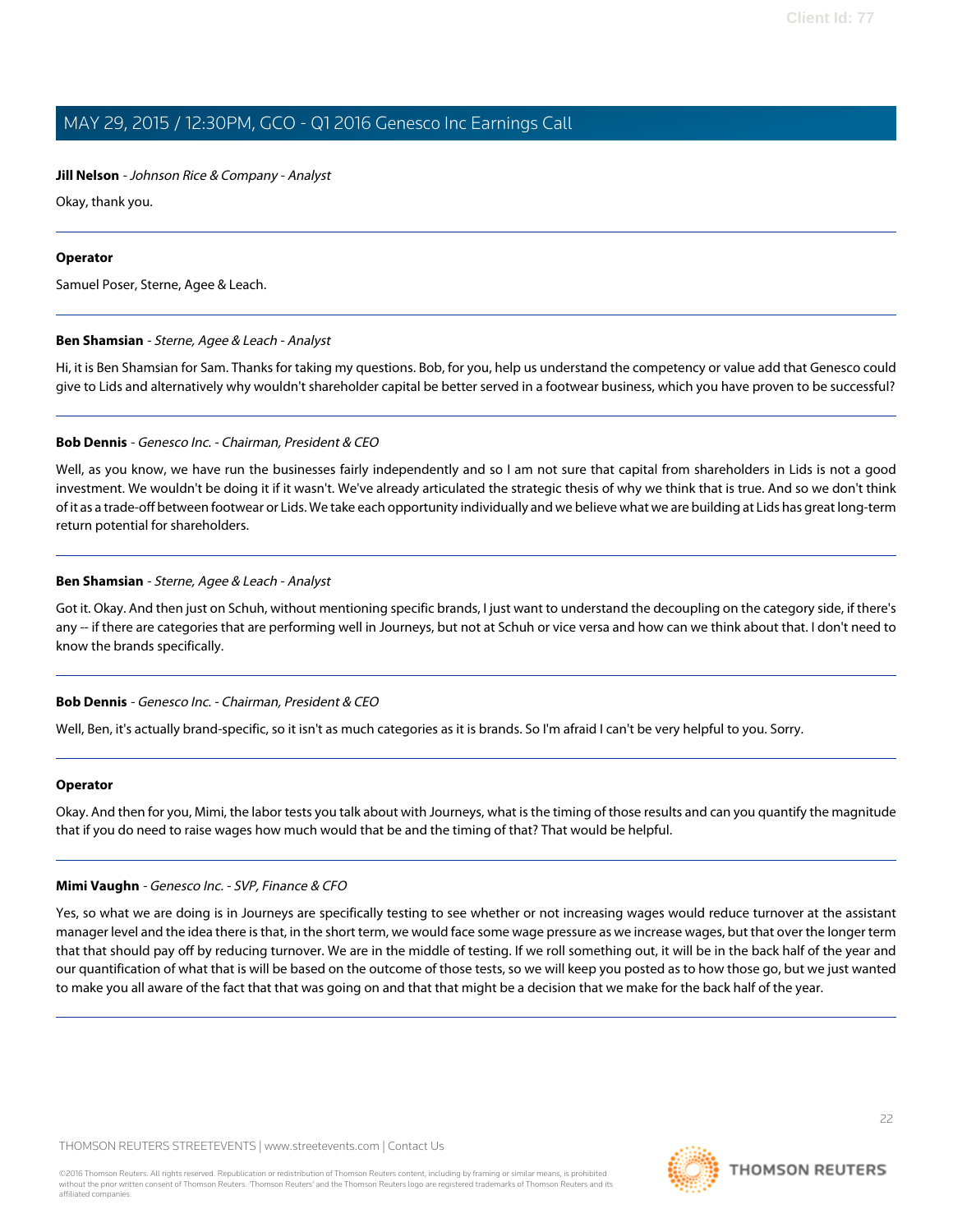#### **Ben Shamsian** - Sterne, Agee & Leach - Analyst

But just so I understand, if the test does prove right and you do make the decision, it is likely going to have a negative effect at least in the back half of this year?

#### **Mimi Vaughn** - Genesco Inc. - SVP, Finance & CFO

If we make the decision then to increase wages, then that is something that takes place right away. We are able to better leverage our store wages with the volumes in the third and fourth quarter, so as we get the results of these tests, we will roll it into what our outlook is, but we wanted you all to be aware of it so that you didn't have a surprise as we announced it.

#### **Bob Dennis** - Genesco Inc. - Chairman, President & CEO

But to be clear, the test is not just whether we lower turnover; it's whether lower turnover drives more conversion. What you're trying to do is set up a situation where you have more experienced people who are going to have -- provide better service, get better close rates and that translates into top line. We're not just trying to add expense.

#### **Ben Shamsian** - Sterne, Agee & Leach - Analyst

No, I understand. I am just looking from a -- just from a modeling and how can we think about earnings standpoint in the next two three quarters that could possibly be an unforeseen hit to the bottom line. Okay. That was it. I appreciate it. Thank you.

#### <span id="page-22-0"></span>**Operator**

Chris Svezia, Susquehanna Financial Group.

#### **Chris Svezia** - Susquehanna Financial Group - Analyst

I guess, Mimi, for you, just to clarify an earlier question regarding second quarter, did you indicate that potentially second-quarter earnings in terms of the decline could be worse than the first quarter, down 36% or did you not say that specifically?

#### **Mimi Vaughn** - Genesco Inc. - SVP, Finance & CFO

No, no, the first quarter was down 37%. We expect the second quarter to be down significantly, not as much as 37%.

#### **Chris Svezia** - Susquehanna Financial Group - Analyst

Okay, that is helpful. Journeys, given the investments you are making, labor, etc., the leverage point for that division from a comp perspective is now what? Is it 6%? I'm just trying to gauge what you need to do in order to get to that leverage point for the Journeys division.

#### **Mimi Vaughn** - Genesco Inc. - SVP, Finance & CFO

No, I think that how you have to think about that is that we are making investments in the e-commerce channel and we are making investment in -- and then we continue to operate our store network and the store network has a high fixed cost base. And we continue to believe that we can leverage given no other pressures in Journeys at about that 3% level of comp. And we have been doing some more investment recently in our shopper track and sending catalogs to drive traffic to the store, but those are productive investments that will drive top line. And so I don't know

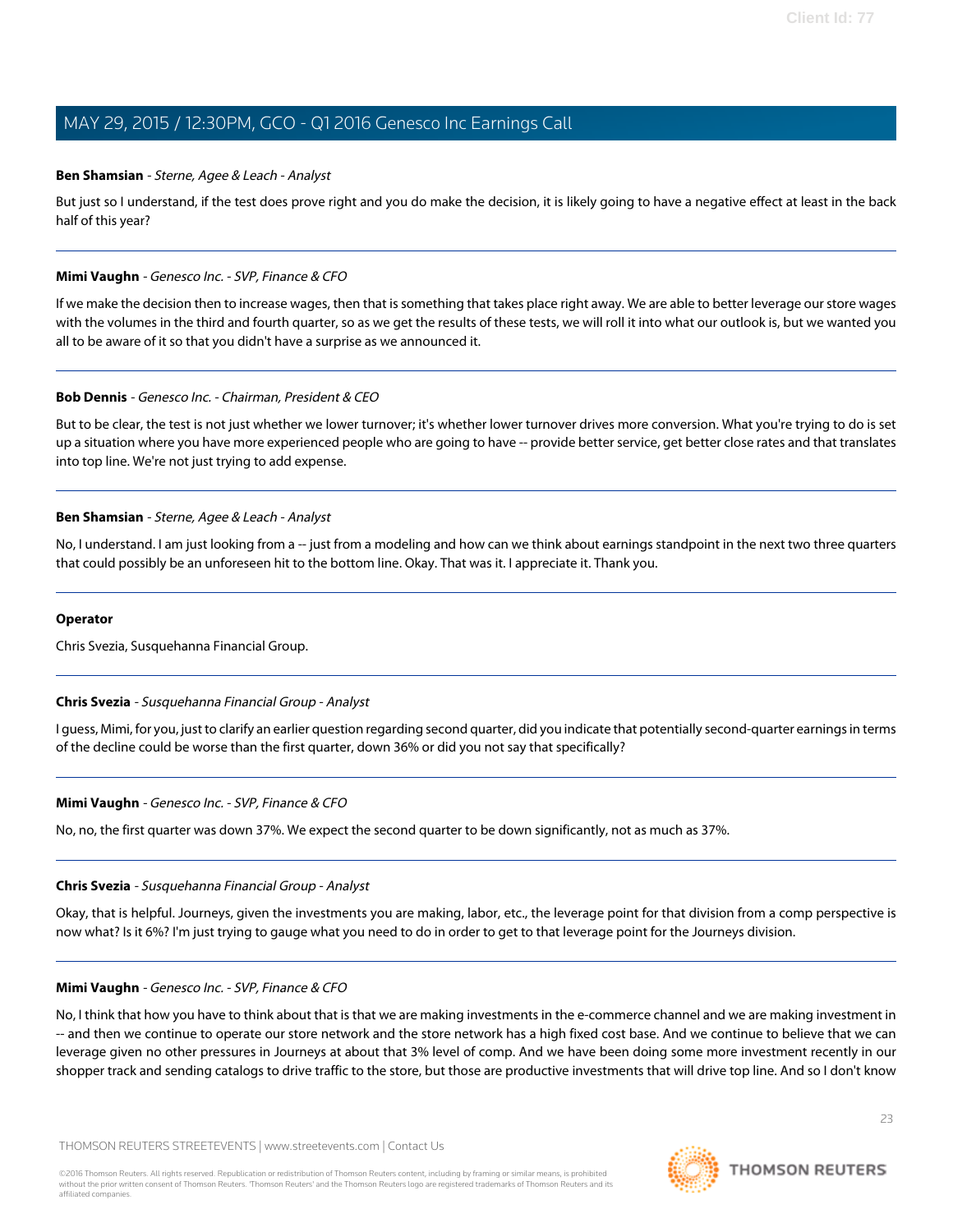that the profile within the stores of a comp we need to be able to leverage the stores has changed that much aside from the timing of the individual investments that we are making.

#### **Chris Svezia** - Susquehanna Financial Group - Analyst

Okay. But it's fair to say this year it grinds a little bit higher into that 5%-ish level I guess is what I'm trying to get at?

#### **Mimi Vaughn** - Genesco Inc. - SVP, Finance & CFO

This year, what we have been facing is we have been facing some minimum wage pressure across the board that -- every retailer these days are talking about wage pressure and increasing wages and even McDonald's is talking about increasing wages. And so that is some of the pressure that we are seeing that will add to the pressure for store comps. That is just a phenomenon of late.

#### **Chris Svezia** - Susquehanna Financial Group - Analyst

Okay. Bob, for you. When you step back and look at the guidance that you gave -- the revised guidance -- and we kind of know where the trend line has been going in terms of the revisions that we've seen multiple quarters in a row, when you look at it at this point when you went back to everyone from a divisional perspective, do you feel like the level that you've given is appropriate? I know it's difficult to gauge how everything is going to play out, but have you kind of set the parameters by that -- really has to get nasty in order for you guys to have to revise again. I'm just trying to understand what can make it much worse, what could make it maybe better and just your thought process around that?

#### **Bob Dennis** - Genesco Inc. - Chairman, President & CEO

It's a very fair question. We have done a ton of analysis in making sure that operation by operation that we have tried to weave in what we think is conservative scenarios and protecting against the things that can happen. We are trying to be conservative, and I will fully admit that that is the speech we gave you three months ago. So in some way, the Emperor has no clothes, but I think I got dressed today. So we are hoping we are there. We are hoping we have found the bottom. I will tell you we tilt it to be conservative because of that.

If you asked the question what could change, obviously the big thing is macro. So if the industry gets more challenged and we ride that wave down, that would probably be the thing that I would -- if you said three months from now you are questioning your guidance again what happened and I had to guess right now what happened, what happened I think would be macro.

#### **Chris Svezia** - Susquehanna Financial Group - Analyst

So it would be more macro than business brand (multiple speakers).

### **Bob Dennis** - Genesco Inc. - Chairman, President & CEO

I can't think of anything in our business that we haven't sort of taken into account that would be a factor that would be a bust over the next three months. But, again, we have been trying to do that and we've been getting surprised, so hopefully we have found the bottom.

### **Chris Svezia** - Susquehanna Financial Group - Analyst

Okay. Last thing, not to beat this to death, but on the license business, when you parcel between the different categories, NFL, NBA, NHL, MLB, where, if anything, is either the biggest pressure, need to resize the inventory, whatever? I understand that, yes, some other players have indicated